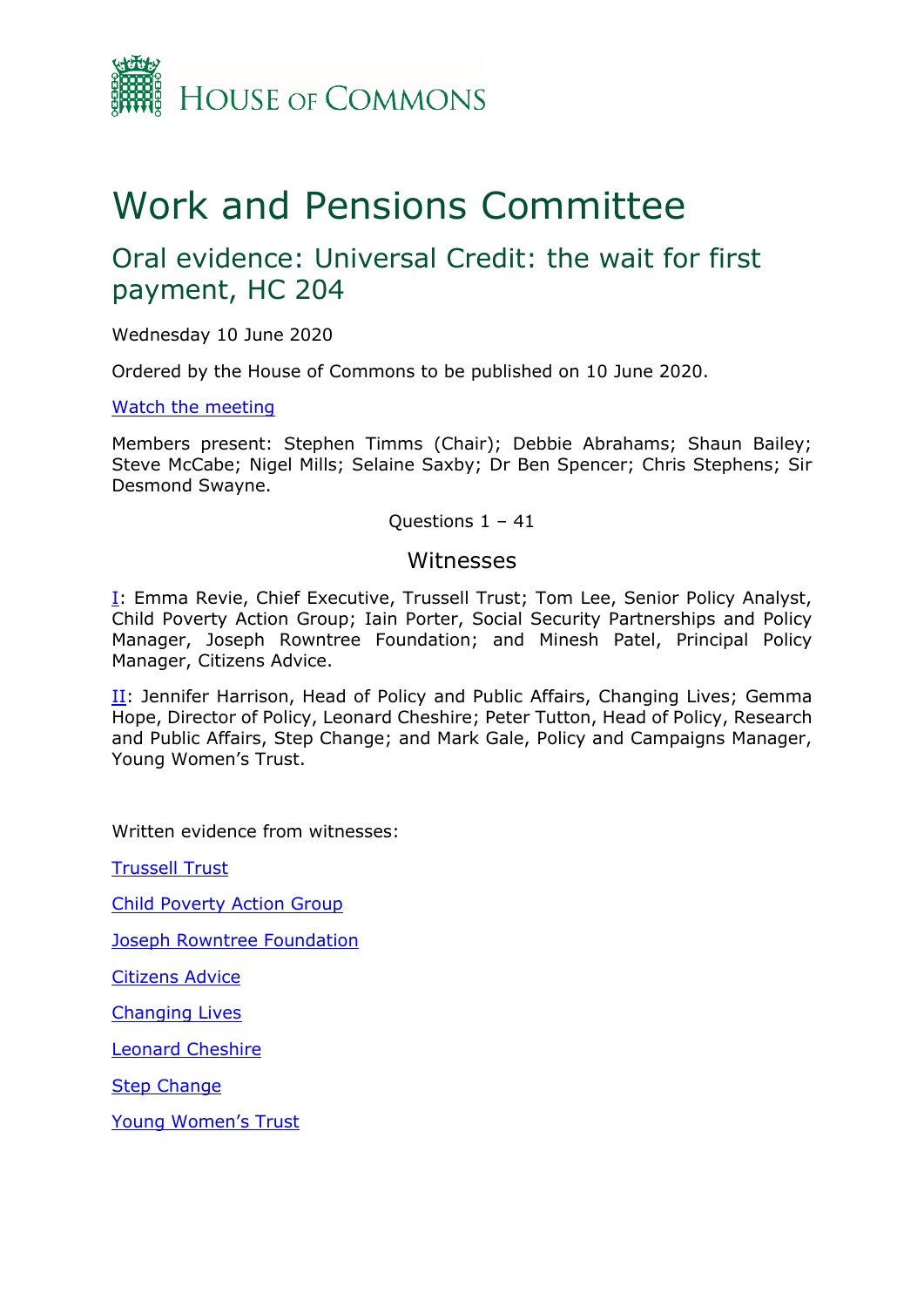

## Examination of witnesses

<span id="page-1-0"></span>Witnesses: Emma Revie, Tom Lee, Iain Porter and Minesh Patel.

Q1 **Chair:** I warmly welcome everybody to this meeting of the Work and Pensions Select Committee. It is the first public evidence session in our inquiry on Universal Credit and the wait for a first payment. I am particularly grateful to all the witnesses who have joined us this morning. For the first panel, I am going to ask each of the four panellists to introduce themselves very briefly.

**Tom Lee:** I am Tom Lee. I am a senior policy analyst at Child Poverty Action Group.

*Minesh Patel:* My name is Minesh Patel and I am principal policy manager at Citizens Advice. For those of you who do not know who we are, we are made up of our national charity and 270 local offices.

*Iain Porter:* Good morning. I am Iain Porter and I lead on social security policy at the Joseph Rowntree Foundation.

*Emma Revie:* Good morning. I am Emma Revie, the Chief Executive of the Trussell Trust. The Trussell Trust is a network of 1,250 foodbank centres across the United Kingdom.

Q2 **Chair:** Thank you all very much for joining us. I want to ask the first couple of questions. Before the current crisis, the headline rates of Universal Credit and legacy benefits were the same. What I want to ask you about is claimants' experiences, how those experiences differ between the legacy benefits and Universal Credit. My first question is specifically to Minesh at Citizens Advice. You have reported that people on Universal Credit are more likely to be behind with their housing costs than people in otherwise comparable situations on legacy benefits. I think I saw the figure last year where you were suggesting that 40% were behind if they were on Universal Credit compared with 23% on the legacy benefits. Can you tell us a little bit about that finding and why you think there is that difference?

*Minesh Patel:* Thank you for the opportunity to give evidence today. We did some research last year that looked at the experiences of people on benefits that had been frozen, so this was prior to the changes this April with uplifting benefit rates. Within that research, we found that around half of people on frozen benefits were struggling to meet essential costs.

When we started to break that down in terms of looking at people on Universal Credit and looking at people on frozen legacy benefits, we saw quite a stark difference. The figure you mentioned there, Stephen: we saw around two-fifths of Universal Credit claimants struggling with rent and mortgage payments compared with 23% of people on legacy benefits.

There will be a range of factors here, but we think the five-week wait for Universal Credit is often a contributing factor to people being unable to make ends meet, to meet essential costs. With people we support at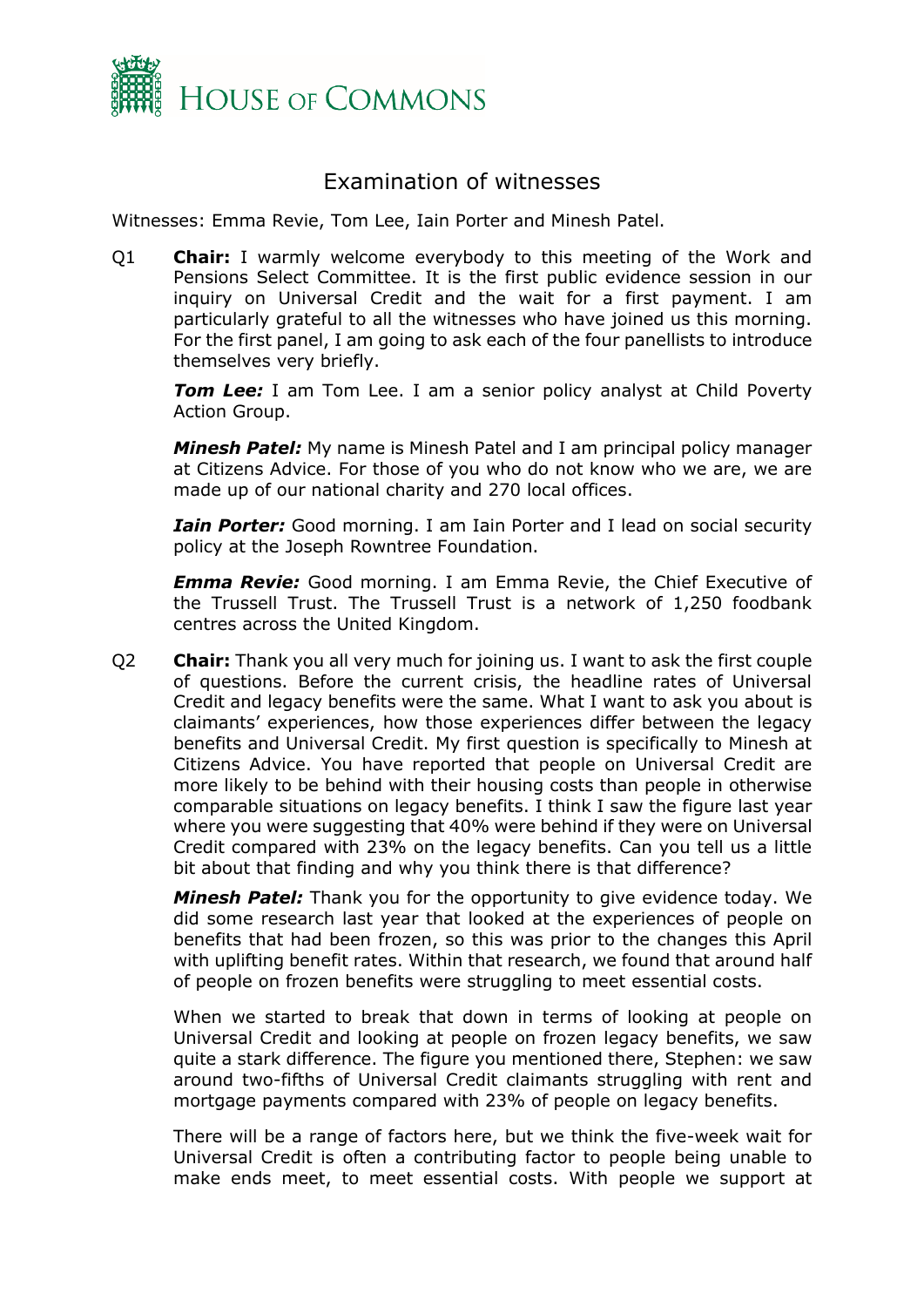

Citizens Advice, often we are seeing people who are already facing financial difficulties. They may have lost their job, they may have had a relationship breakdown, and then having to go for five weeks without any money can be really challenging.

We did some research with our clients in April. This was a pool of 377 clients, and we found that less than a third of people in this group had enough money or savings to meet essential costs. We also looked at the picture more widely and, in some national polling we did, 500 people had applied for Universal Credit, over half had experienced some sort of financial hardship. That may have been having to borrow from friends or family or, again, falling behind on essential costs. While we know advance payments are available and can be useful to tide people over, it is still a debt that people have to repay further down the line. For clients who are already struggling, this can be a big challenge.

Particularly in the context of coronavirus and the current pandemic where we have seen a huge surge in Universal Credit claims, where we can see further peaks with changes to things like the job retention scheme, we think there is a strong case to look at advance payments and turning them into non-repayable grants temporarily or to look at how deductions are taken from somebody's payment. We saw similar pauses on deductions for things like legacy benefit overpayments, for instance. We think there is a case to look at how deductions are taken for advance payments in the current context, but we think the five-week wait is often a big factor in that difference between the experiences of legacy benefit payments and Universal Credit.

Q3 **Chair:** This may not be possible to answer, but are you able to give some indication of how large a chunk of your caseload is accounted for by these difficulties associated with the five-week wait?

*Minesh Patel:* The biggest issue that we are dealing with at the moment is the initial clam for Universal Credit. It is still a big area where we are seeing and supporting people. We are delivering our Help to Claim service as well. Through that service, we make sure that we support people with getting the right advice and support in making a claim for Universal Credit. It is one of the big issues that we are dealing with within Universal Credit in terms of that five-week wait, but we are also seeing problems further down the line with accumulating debt.

Q4 **Chair:** Can I put a similar question to Emma at the Trussell Trust? You have also reported that people on Universal Credit are quite a lot more likely to need a foodbank than people in otherwise comparable situations on legacy benefits. Can you tell us about that and, again, why you think that is?

*Emma Revie:* Our most recent analysis at the end of last year showed that, in areas where Universal Credit had been rolled out for 12 months, we saw a 30% increase in foodbank use. Within that analysis we also collated data from the Riverside Housing Association, and that reinforces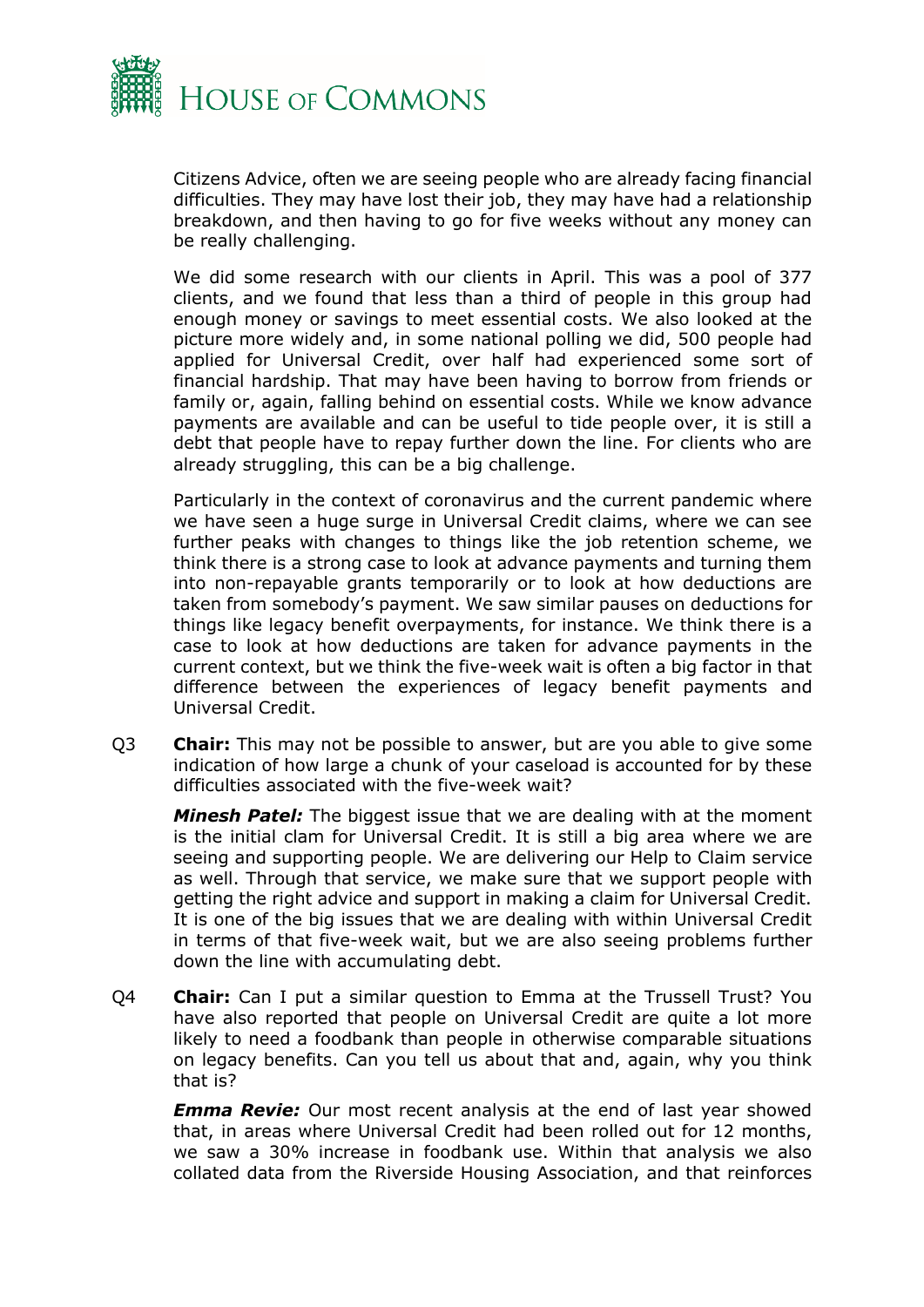

the information that Minesh has just provided. What they showed was that for tenants on Universal Credit they saw a 42% increase in rent arrears compared with those on Housing Benefit seeing a 20% reduction in rent arrears between 2015 and 2019.

We also commissioned a piece of research with Heriot-Watt University, which looked at our foodbank data over the last eight years and also collated data from DWP and ONS. Our analysis shows that those claiming Universal Credit rather than legacy benefits were far more likely to need to turn to a foodbank, with 27 more parcels distributed per 100 people on Universal Credit than on legacy benefits. Although, as Minesh said, we cannot say that that is entirely down to the five-week wait, we know that this is a significant contributing factor as to why people on Universal Credit are more likely to come to foodbanks than those on legacy benefits.

What is clear from charities across the sector, and also from changes that Government have made over the years since 2013 when it rolled out, is there is generally a recognition that this five-week wait causes acute hardship. We know from the qualitative research we have done, speaking to people at foodbanks who have gone through the five-week wait, they are really clear, whether they have taken an advance loan or not, that it has caused acute and immediate financial hardship, with many experiencing destitution, whether that be having to skip meals, not being able to afford their heating, being at risk of eviction or facing homelessness and increased indebtedness. We also saw very clearly that, for many people, this caused increased physical hardship and mental hardship, with many people saying it caused severe stress on families and friends.

People are telling us very clearly that the five-week wait causes severe hardship. By reducing that wait from six weeks to five weeks, introducing advance payments and, now, looking at reducing the cap on repayments and extending the period of time over which people can make those repayments, it is clear that there is recognition from Government that, even with advance payments being put in place, there is severe hardship being caused and something needs to change. For us, as we come into this period of crisis during Covid, where we in April saw an 89% increase in the number of people coming to foodbanks, we need to do something more significant during this period of time. As we have recognised that there is an issue with the five-week wait and as more people come on to Universal Credit, we would be calling for a suspension to deductions of repayment of advance payments or, in fact, the five-week wait being covered by a nonrepayable grant to help people during these three months particularly.

Q5 **Nigel Mills:** Minesh, you mentioned the Help to Claim service that the CAB provides. Has that helped with these issues at all, or has it not made any particular difference to the problems people suffer with the wait?

*Minesh Patel:* Our Help to Claim service will support people up until they have received their first payment of Universal Credit, and within that we will provide support with every stage of the application process, with setting up an online account, with gathering evidence. As part of that, we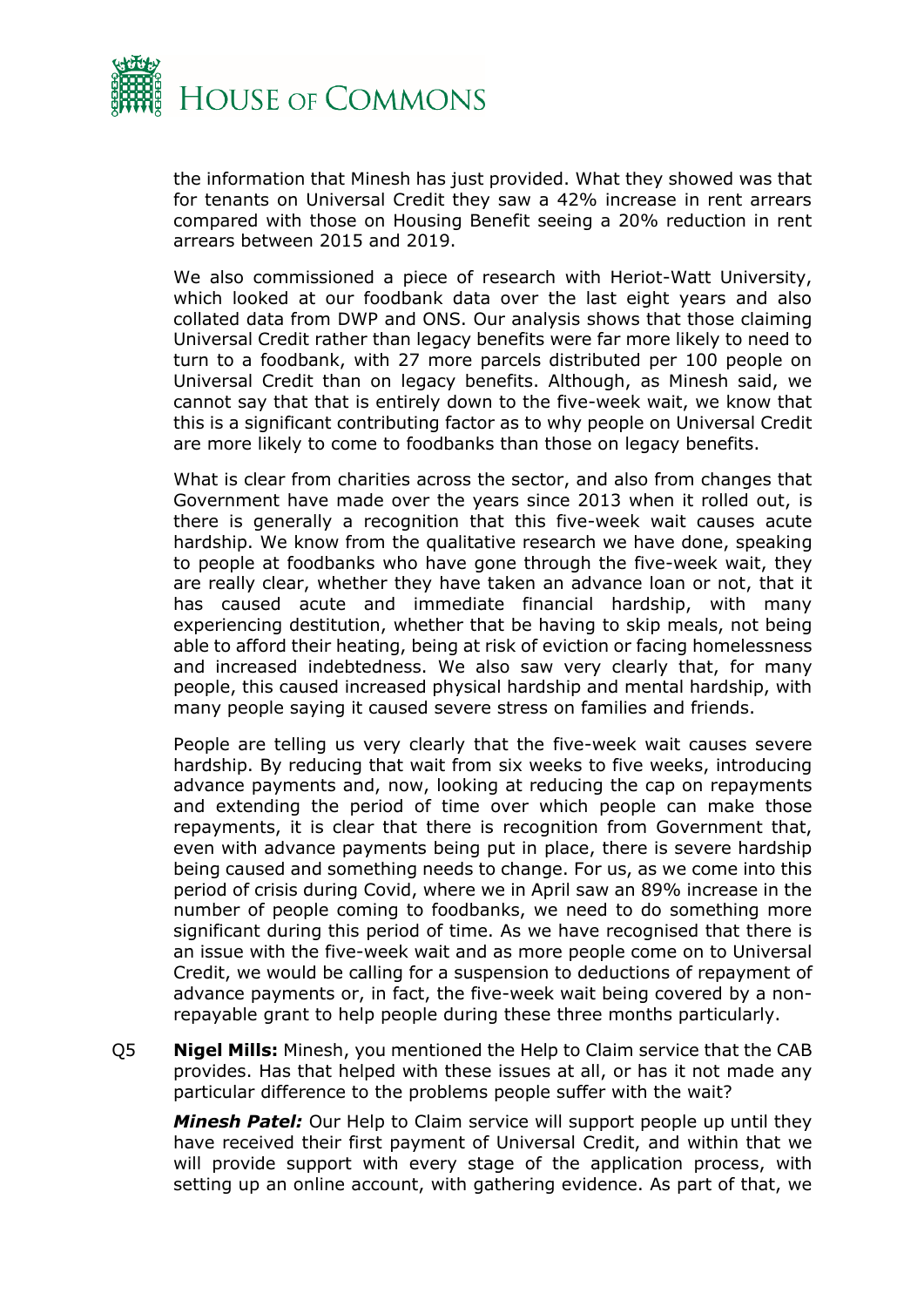

will make clients aware that advance payments are available, and advisers will talk to clients to help them prepare for their first payment and, for instance, to request things like the alternative payment arrangement. The service we are providing is very much around making sure people have the right information, support and advice in order to prepare for moving on to Universal Credit, but I would not say that that has necessarily reduced the detriment that people can face as a result of the five-week wait. That is a broader issue that needs to be tackled to get money to people quicker.

Q6 **Nigel Mills:** One issue the Department always said caused delays was claimants not putting in the right information or not doing everything on a timely basis. Does Help to Claim at least mean that the five-week wait clock starts ticking much earlier, rather than there being a wait for more accurate information to turn up?

*Minesh Patel:* I think the service is definitely useful in that respect to make sure people can fill out their forms correctly and understand what information is required. What we have seen is that, for the most part, the majority of claimants, particularly in this period, have been getting their payment on time. We think DWP has been doing a good job in the current circumstances with coronavirus of redirecting resources and processing claims.

We are picking up a couple of cases where people are waiting beyond five weeks, and that can be where, for instance, their claim was not completed correctly or where they may have had incorrect information from DWP or their claim was closed. For the most part, we think it is positive that claims are being paid on time, and we think the Help to Claim service is useful in that respect, but there is still a need to tackle the five-week challenge people can face in terms of not having enough money to get by on.

Q7 **Nigel Mills:** In your experience, when you have provided this service, do people get the right amount of money when they get their first payment, or is this a problem to resolve after that?

*Minesh Patel:* For the most part, people are getting their payment on time. For us, there is a bigger question as to what the experience is for clients after they have received their first payment. While clients might take up an advance payment, and we would support them to make sure they have the full suite of information as to their options available, what we are worried about is the debt this can present people further down the line.

We carried out some research last year that found that people who took out an advance payment were more likely to fall behind on rent, have to borrow in other ways, say from friends or family or from a commercial lender, than those who did not take up an advance payment. In terms of the service and getting people to the point of getting full payment on time, the service has been useful and we have seen nine out of 10 people report satisfaction with the service, but there are bigger issues beyond that that need to be addressed.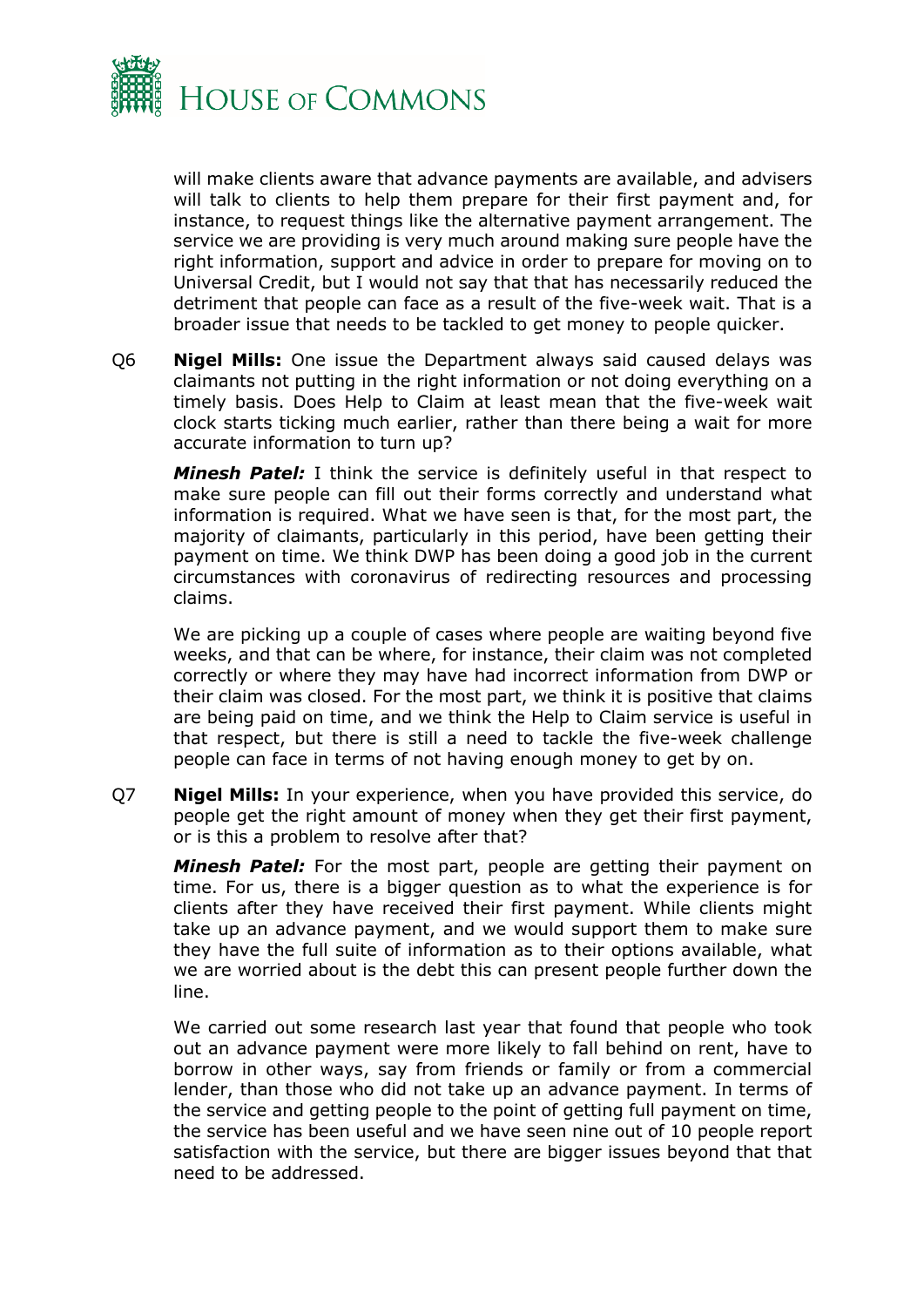

Q8 **Nigel Mills:** Thank you, but my question is whether or not they get the right first payment after the five-week wait. Are they getting an accurate amount of money when they get their first payment, or are they having to have it corrected later on down the line?

*Minesh Patel:* What we are seeing with our most recent data is that most people are getting their payment accurately and on time, which is positive. We think that DWP has been taking some good steps there, particularly with the surge in Universal Credit claims, but we are still concerned around the five-week wait and debt further down the line for many of our clients.

Q9 **Chris Stephens:** Welcome to the panel. I will start with my compatriot Emma at the Trussell Trust. Thank you for everything you are doing, and all the other organisations, of course.

We know there are people who are not paid within five weeks; they are having to wait longer, late payments. What I am trying to establish from all the panel members is what impact that has on the people you support. Are there particular reasons for those late payments, and are there any particular groups to which late payments are being made, such as people who are waiting for a work capability assessment or something like that?

*Emma Revie:* We do not record information as to whether people have had a delay beyond five weeks for their initial payment, but what we do know from our research is that that five-week wait, in and of itself, is too long and causes immediate hardship. The types of hardship that we hear from people who are coming to foodbanks, one is obviously not having enough money to cover food, but that is just one aspect of it. Invariably, it also means they are experiencing other attributes of destitution, so being unable to afford household bills, facing eviction from their properties or facing homelessness, and also significant increased indebtedness in order to bridge that gap.

We also find similar issues with people who are taking an advance loan to bridge that gap. It is just pushing the hardship further down the line, and people are, therefore, over a longer period of time we are finding that their benefits are not quite covering the cost of essentials. That is causing them to have to come to foodbanks as well.

Although we do not hold data on any delays or operational issues with people getting their payment in time, what did come through very clearly in our Heriot-Watt research was that, for people who had received their payment on time and within five weeks, they were clear that it was still to them a delayed payment. Claimants feel that just receiving their first payment, as per the process, still feels like a delayed payment because it has caused that level of hardship during that period of time.

Q10 **Chris Stephens:** Tom, I am very keen to hear from the Child Poverty Action Group in relation to late payments, and particularly if there are particular groups who are being affected.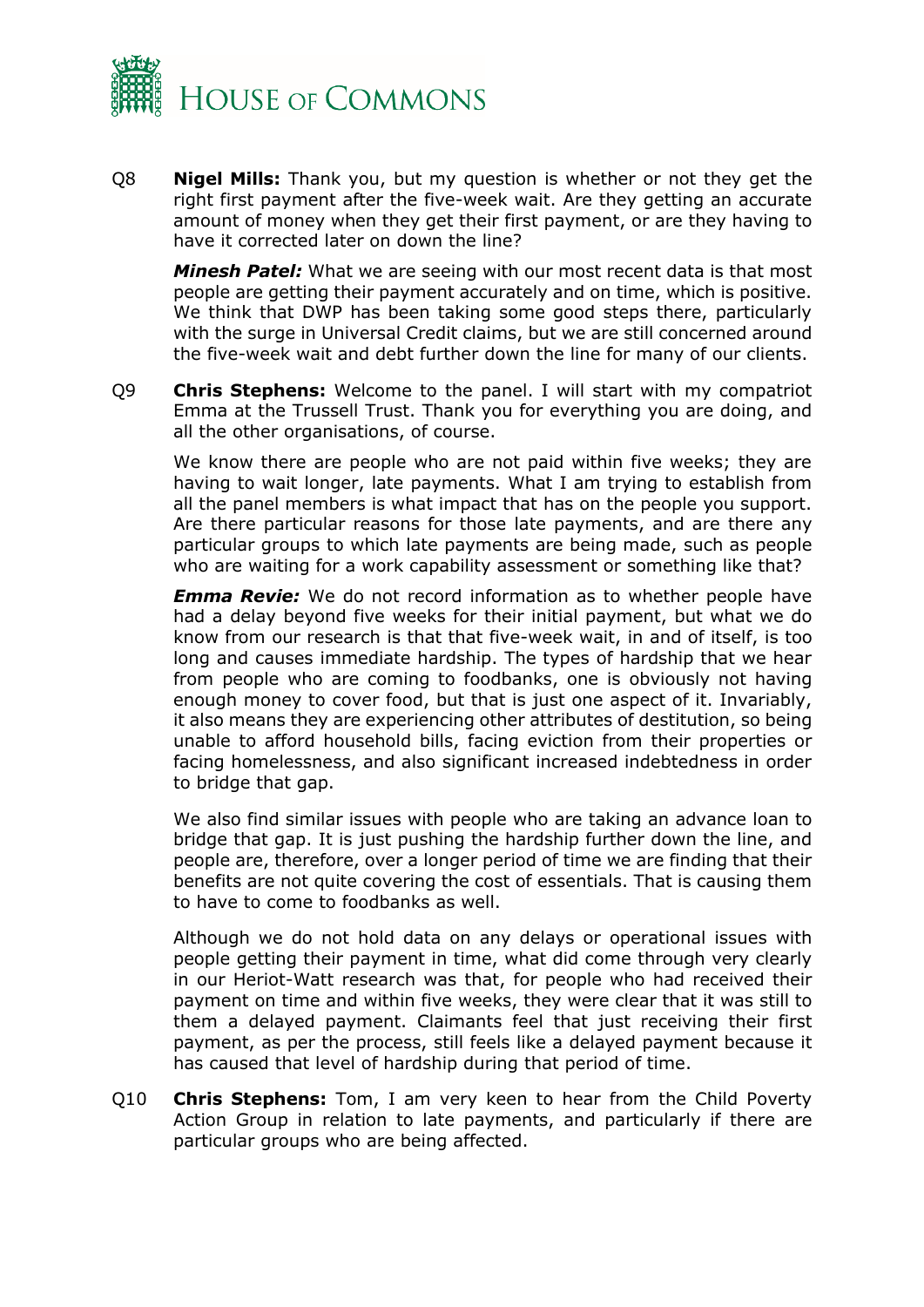

*Tom Lee:* We have our early warning system, which collects and analyses cases from welfare rights advisers from across the UK. Broadly speaking, there are two ways in which people will wait longer than five weeks. One is where the initial claim was refused, as Minesh mentioned. A large share of our cases through the early warning system can refer to that. It can be very hard to complain about this decision. The mandatory reconsideration cannot be made online for the initial claim. You either have to call the phone lines or submit a new claim and then submit the mandatory reconsideration. We find here that EU nationals are often incorrectly refused at the first time of asking and then they have to apply again.

There are also claims that go through but the full payment is not received on time. This is a minority of cases. People moving over from ESA are particularly likely not to receive their full payment on time due to considerations about the work capability assessment and disability premium.

Q11 **Chris Stephens:** Iain, obviously there will be some research that the Joseph Rowntree Foundation has carried out, so I would be very keen to hear from yourself.

*Iain Porter:* Yes, the Joseph Rowntree Foundation has undertaken numerous bits of research over the last few years directly with claimants of Universal Credit and hearing about their experiences. Just to reiterate, the long wait for the first payment is one of the biggest issues that has come up time and time again, consistently. It is always there. Even in our most recent research, it is still a big problem. We have two more studies with Universal Credit claimants about to be published, probably in the next month, where again this issue of the long payment is still there.

I would like to pick up on Minesh's and Emma's points about advance payments, because the Government would say that essentially they have solved the problem of the initial wait by giving people advance payments. We are also about to publish more research from a big poll of claimants. We have polled 3,000 claimants on both Universal Credit and Child Tax Credit. These are all families with children. We will be publishing soon. One of the things we asked Universal Credit claimants, of which there are 1,500 in the poll, was about the advance payments. This recent polling suggests that, of the people who have taken an advance, which is most claimants now, 70% of those claimants said they faced difficulties as a result of taking out that advance—difficulties repaying that advance and the knock-on impacts on their finances long after that initial five-week wait period—and 30% faced significant difficulties. The polling indicates that there is not a huge difference between the new claimants who have been claiming during the pandemic and claimants before that in terms of those percentages who say they are facing difficulties as a result of taking an advance.

That is just to reiterate the point that this is still a problem. It has been a problem throughout our research on Universal Credit, and initial indications from our polling during the pandemic era are that people are still facing problems as a result of taking out an advance. It is one of the biggest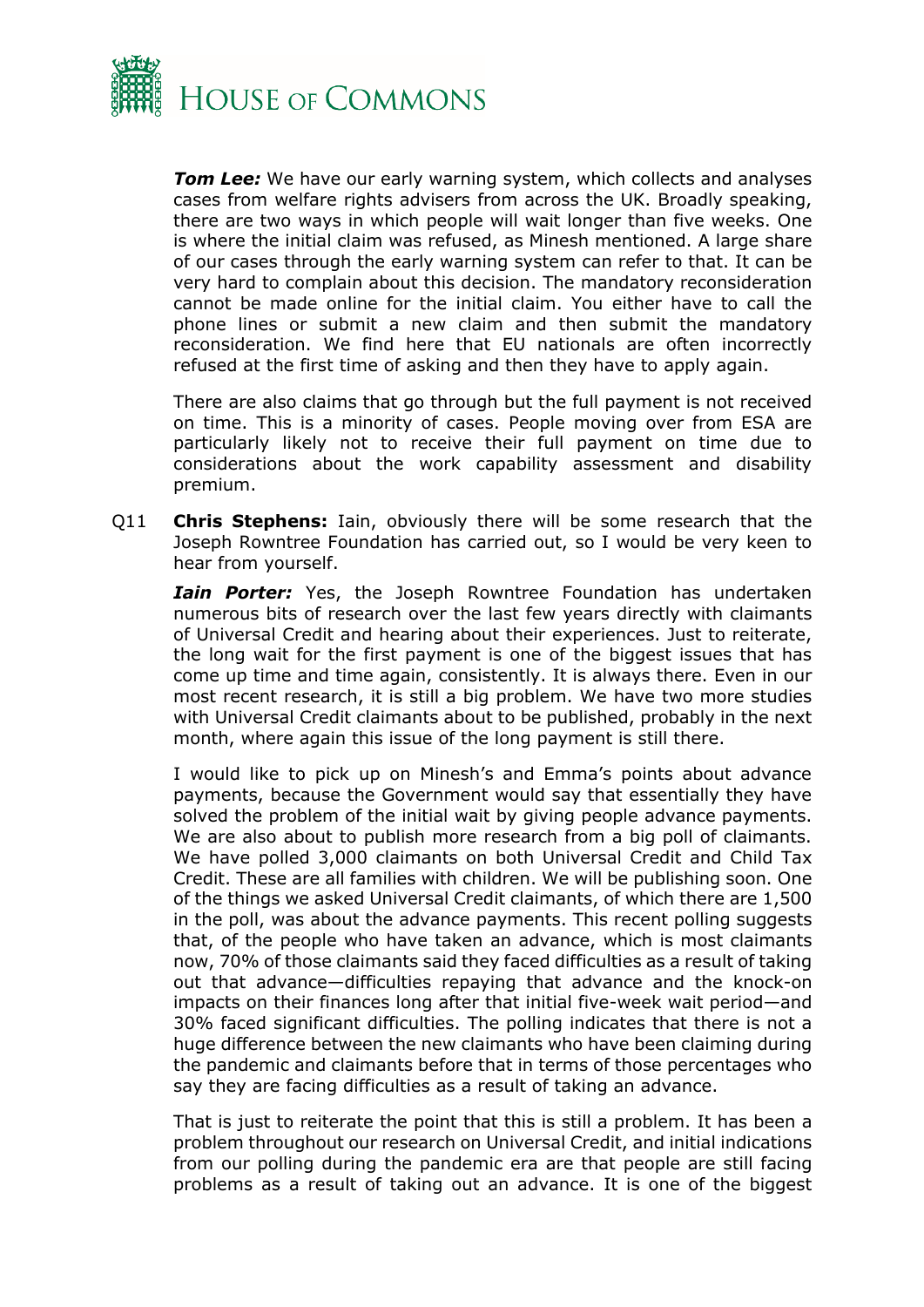

impacts of this long wait. It is not that there is this small period at the start of their claim where people have problems. It actually sets people up for a lot more problems that continue after that period. Lots of people take on debt. Even if they do not take an advance payment, they end up borrowing elsewhere, from friends and family or credit cards, for example.

If I may, I will read something from a recent claimant, who said, "As a result of the five-week wait, I had to fall back on a credit card that I never wanted to use in the first place and I am still paying interest. I can't even get to pay it off because the interest is quite high, so if you pay the interest you just never get to pay the money itself. It's so depressing, but I had to use it at the time because I was so backed up with bills."

Claimants tell us they really do not understand why. At the point where a lot of people are facing turmoil and turbulence, particularly now in this pandemic, people are coming to this great public service that we have in the social security system looking for it to provide that anchor against these shocks they are facing, the storm of the pandemic and other shocks that people face. It does have the potential to do that. We find across our research that Universal Credit has the potential to be that anchor against people falling into hardship, but some of the design flaws—and this initial wait for the first payment is one of the big flaws—mean that at that transition point, at the point where people are most vulnerable, the system is not working and is actually adding more turbulence at that point.

Just to finish that point, there are lots of claimants for whom Universal Credit causes problems because, fundamentally, it pays them less than, say, under the previous system. That may be a separate issue, but the five-week wait really is a problem of transition. It is people who are facing shocks. They need that anchor to support them at that time, but this design flaw adds turbulence at an already turbulent time. We can fix that. That can be redesigned to make it that proper anchor at that point of turbulence for people.

Q12 **Chris Stephens:** I know my colleagues Mr Swayne and Mr McCabe will pick up the issue of advances in particular, but given what you have said, is there a point in the process when you believe that—particularly in relation to someone who is not going to get a payment within five weeks, it is going to be a late payment—either a grant or an advance payment should be automatic for someone who is facing a late payment?

*Iain Porter:* Yes, we have found a number of what we call challenge factors in recent research, specifically at that point of moving to Universal Credit. A longer delay than the five weeks is one of those challenge factors that people face. Others, for example, might be that they are already backed up with bills or in debt, they do not have any savings or they are facing other issues. There is certainly a case that, as a short-term solution, some form of non-repayable grant up front is an essential solution.

If the Government were not able to or did not want to provide a nonrepayable grant to people more broadly, then they could, of course, look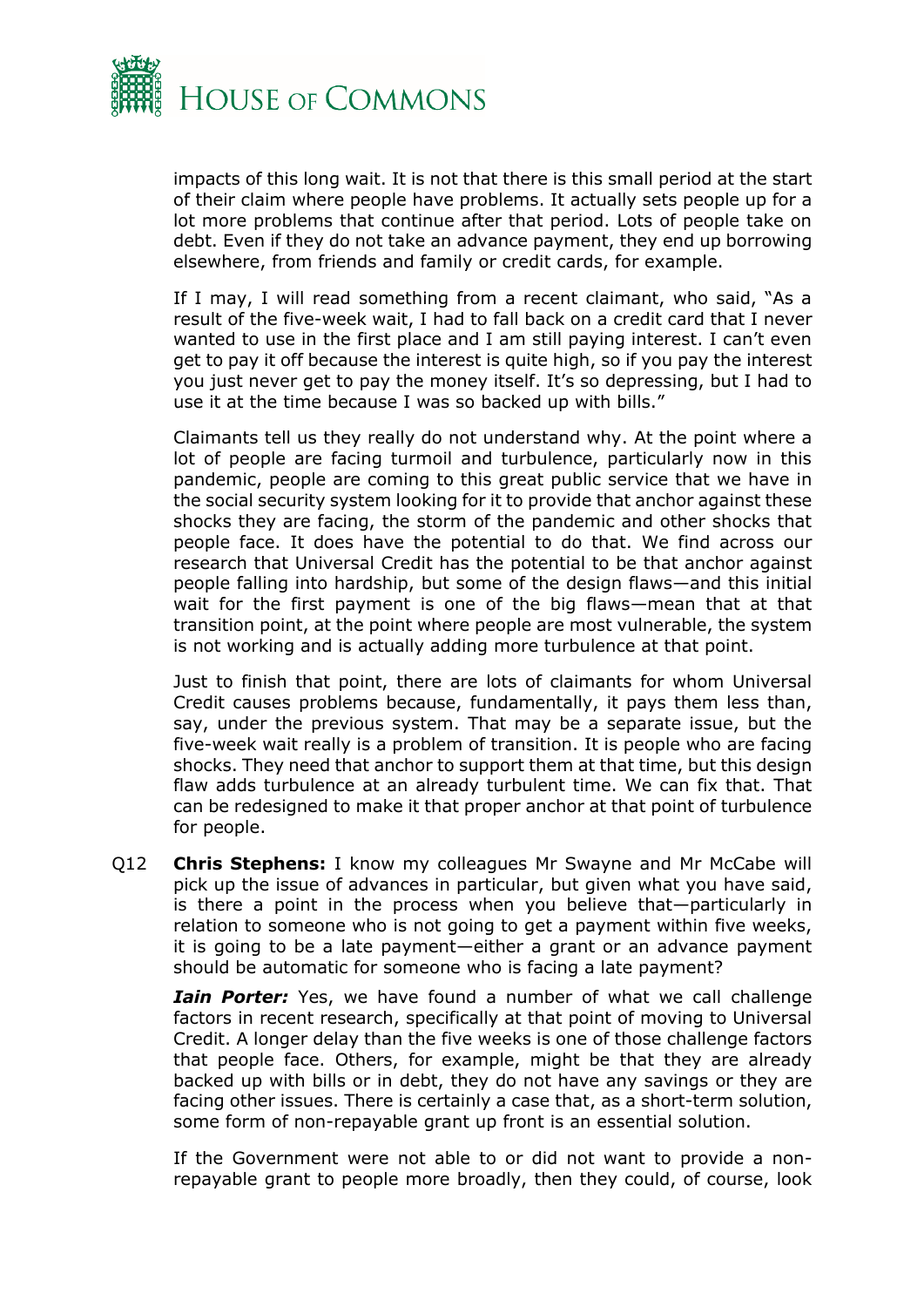

at various ways of targeting that. We have set out various options, different levels of costs and different levels of targeting, for which it would be up to the Government to decide what their appetite was. Certainly, you could use factors such as whether they are likely to face a longer delay than just the five weeks for some reason. Whether they have already been delayed in making that claim in the first place would be another factor.

It is worth pointing out that the five-week clock starts from the point that someone is able to hit the submit button on their claim, but a lot of claimants we speak to tell us they have had a long wait. People have told us about waiting for seven weeks, 10 weeks, 12 weeks, and that is because for them something has happened, a shock has happened, they have tried to claim, they have gone on and they may have opened their Universal Credit digital account, but it has taken them maybe two weeks to get from that point to submitting a claim for various reasons. Some may have technical problems with the system, or they may not have the correct documentation. Others are access problems. They cannot get online. They are relying on libraries or getting to the jobcentre physically, often travelling distances to make those claims. That adds to the wait at the beginning.

So, there is definitely a case that that is another factor that you could look at, how long people are taking even to submit their claim in the first place. Lots of people take time even to get to starting that five-week wait clock, so to speak.

Q13 **Chris Stephens:** Minesh, thank you for the work you are doing in the Glasgow South West constituency. Citizens Advice has been great. Have you picked up in your research the impact on particular groups, and do you believe that at some point in the process, particularly for someone facing a late payment, a grant or an advance should be automatic?

*Minesh Patel:* To reiterate some of the points that have been mentioned already—

**Chair:** Briefly if you would, Minesh.

*Minesh Patel:* Sure, yes. Some of the reasons we are seeing where people may have been waiting for longer than five weeks may be where there have been technical issues or where their claim was closed, for instance. People may struggle with making a claim, with things like not having digital access or struggling with the verification process, which can take longer to make a claim for Universal Credit. One of the things we have been calling for, beyond making advances into non-repayable grants temporarily, is to get a payment to somebody at two weeks. We think this could be done by having a similar backdated assessment to the current Universal Credit setup so that people can get a portion of what their Universal Credit payment will be at two weeks so that they can soften the five-week period while they wait for their full Universal Credit payment. Those are just some of the mitigations we have been thinking about in relation to the five-week wait.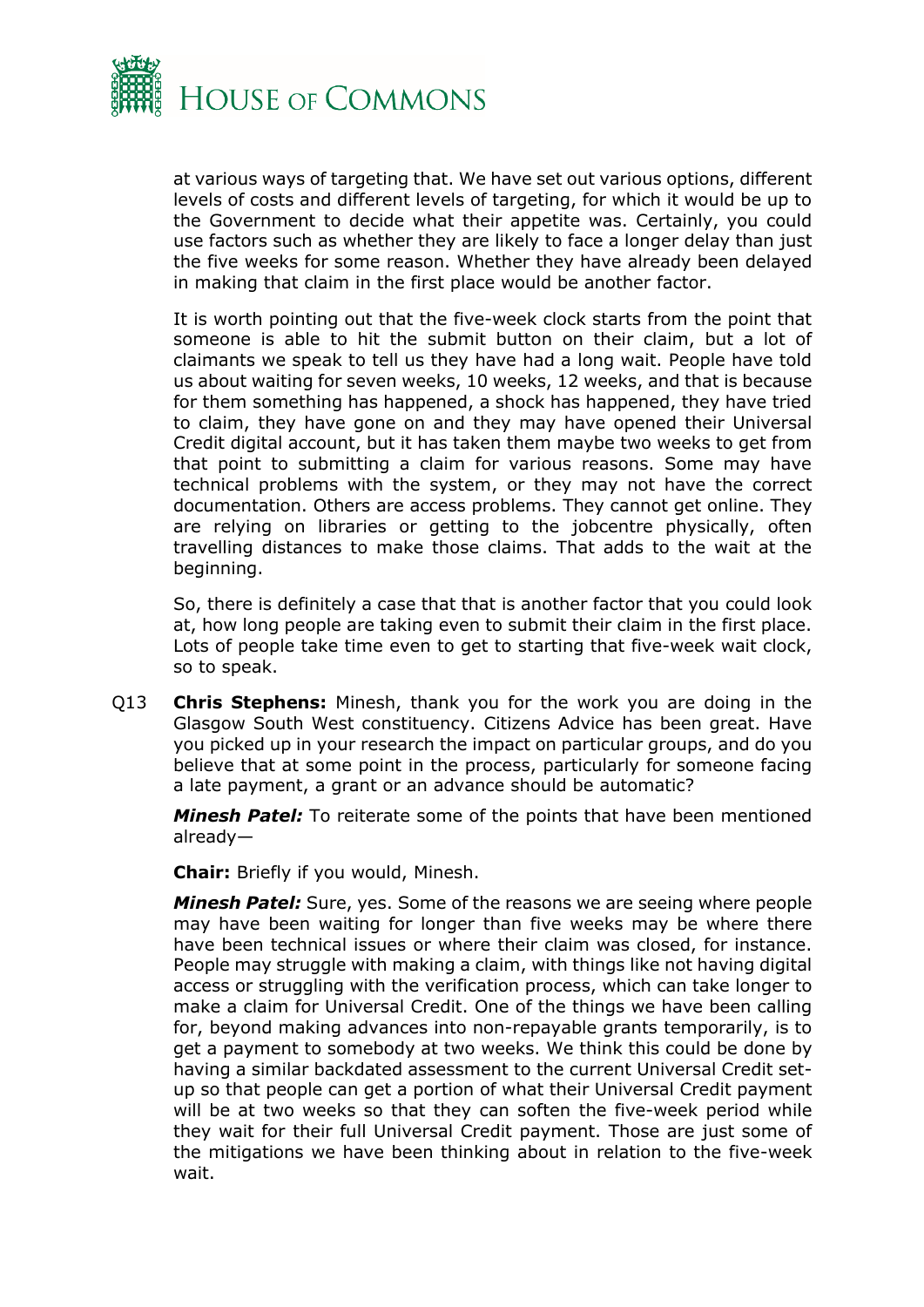

Q14 **Sir Desmond Swayne:** Post the 2017 Budget, Citizens Advice produced some evidence that showed advances were making a measurable difference. There was a significant reduction in people falling behind with their bills, a reduction in borrowing and a reduction in those people doing without essentials. On the beneficial impact of an advance, to what do you attribute the reduction in the proportion of those people now seeking an advance from almost 70% to, post-Covid-19, halving that down to just over 30%? Why has that arisen?

**Tom Lee:** I think a key reason is that the survey evidence we have so far is that new claimants, because of Covid, are more well off than existing claimants. Because the five-week wait is a cash flow issue, if you have savings to cover the initial gap, then you can use that and not see a reduction in your future entitlements. The proportion of people with enough savings to tide over is higher among the Covid cohort.

*Iain Porter:* Obviously, the point that Tom makes is probably correct. Evidence so far is that the new claimants during the pandemic probably have higher resources to fall back on, other than needing to take out debt to get through the five-week wait. We did some modelling work with Policy in Practice late in 2019, just before the pandemic, and that showed, for example, that around nine in 10 people who are still yet to move on to Universal Credit over the remaining period of the rollout will have insufficient savings to get them through that five-week wait. Of those, around 15% will have insufficient savings and already be behind on bills and in debt. That set out what the picture was, what we were expecting for the remaining rollout, that people do not really have those other financial resources and savings to fall back on. It does seem the case that probably the new cohort since the pandemic are probably likely to be coming from jobs with higher earnings and have more resources to fall back on.

I would just say that this is still early days in terms of the data. I know the DWP data on the advances is still quite early. It may well be that we see the drop in percentage of people taking up advances is not quite as big a gap as the initial data show because there is a delay, basically, in people taking out advances. If you compare the number of people who take an advance as a proportion of the number of people who claimed, when we have had this big peak in claims and there is a delay in those new claimants taking an advance and how it is recorded, that will tend to push the percentage down, push that headline proportion down. As we have had more and more of the recent management information data from DWP, we have seen that the gap is falling between take-up of advances before and take-up after. The polling we have just done at Joseph Rowntree Foundation, which I referred to earlier, indicates not quite as big a gap. There is a reasonably high proportion of people taking out advances even post-Covid, but certainly the direction is right, yes.

Q15 **Sir Desmond Swayne:** Is there a possibility that we are detecting—I know it is early days—that Universal Credit is more suited to those people who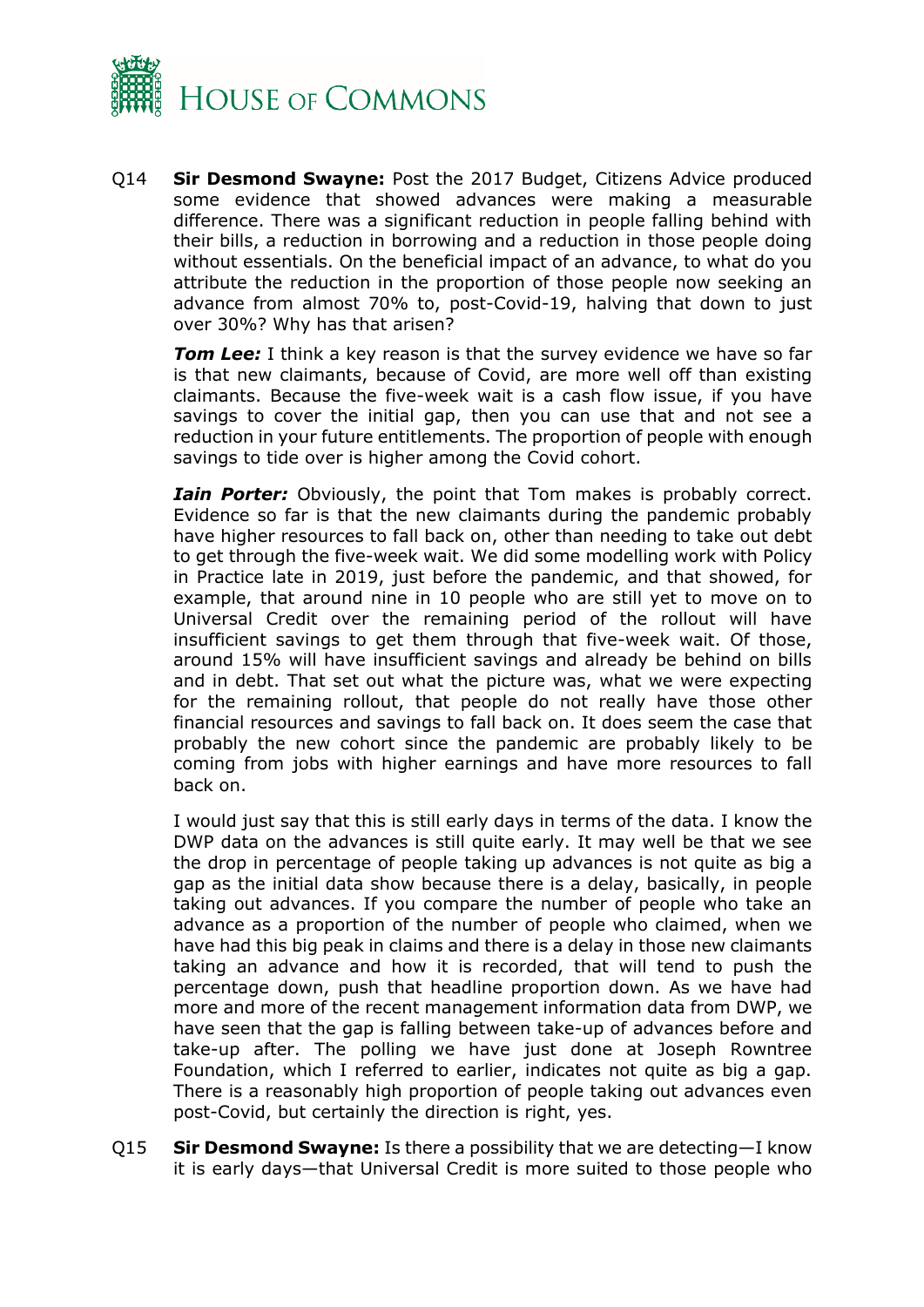

have been in work, have a crisis in their lives and come on to the benefit than it was perhaps to those people who have a history of legacy benefits, perhaps bringing with them a series of deductions that have to be made on the basis of previous overpayments, exacerbating their problem?

**Chair:** I will go first to Emma Revie, who was indicating just before that question, but if you could comment on that point as well that would be very helpful.

*Emma Revie:* I think that is an excellent question and observation. One of the things we know from Resolution Foundation research that was carried out in 2017 is that 58% of people coming on to Universal Credit were paid weekly or fortnightly. The premise of Universal Credit is that it reflects the realities of people's working practice, where they are paid monthly in arrears. What it shows is Universal Credit poorly reflects the working realities of lower-income families and people moving from employment on a potentially zero hours or fluctuating hours contract. Therefore, for those people, a five-week wait causes immediate financial hardship.

The other point I wanted to add to what Iain said a moment ago is that, again, a recent survey carried out by the Resolution Foundation asked those people who had moved on to Universal Credit and who had not taken an advance loan why that was. There were a range of issues, which Tom picked up as well, in terms of carrying in higher levels of income. For 38% of people it was through fear of going into debt, which again reflects what Minesh was saying earlier. For some people, whether they have taken a loan or not, our data shows that historically they have often fallen into equal levels of hardship because repayment of those loans causes them to not have sufficient income month to month, going forward, as they are repaying those loans. I think that is relevant information for us to understand. That fear of going into debt is legitimate and carries forward now during Covid as well.

Q16 **Sir Desmond Swayne:** Notwithstanding that fear of going into debt, a very high proportion of applicants sought the advance, and we have heard the consequences of that. To what extent are people made alive to the consequences of seeking an advance, particularly an advance that would be, let's say, 100% of their first payment, notwithstanding the fact they did not know what their first payment was to be?

*Minesh Patel:* Through our Help to Claim service, for instance, we will advise people that advance payments are available and make it clear that these have to be paid back. I would reiterate some of the points Emma made. In previous research we carried out in 2018, we found that less than half of our clients were paid monthly. When somebody is applying for Universal Credit and taking out an advance, at that point it can be very difficult for them to understand exactly what these deductions mean in practice when taken with payments for bills or rent. While we would provide advice and make people aware that if you take out an advance because of debt that needs to be paid back, the reality of people's lives, with how they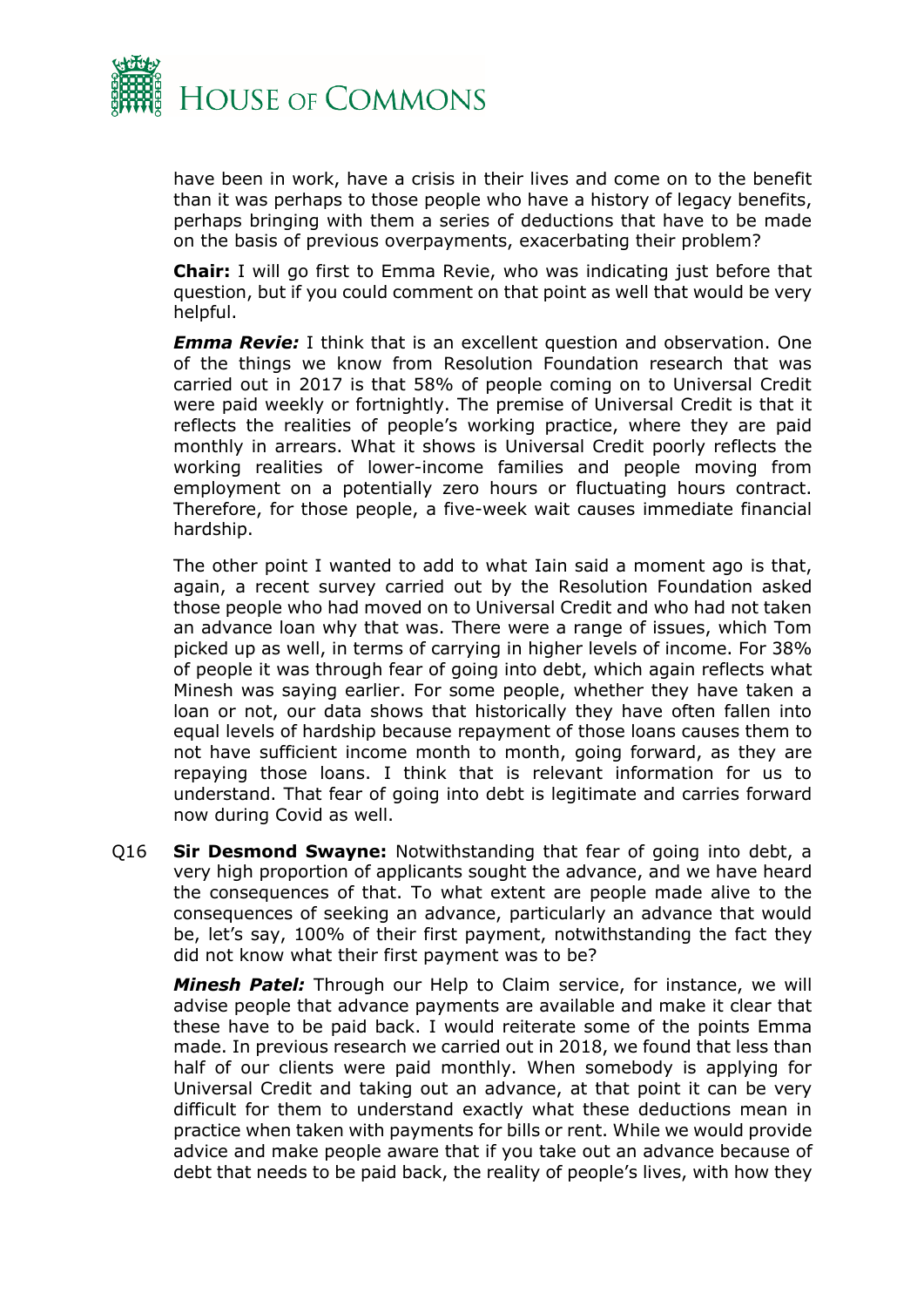

budget, how they manage their money, how they receive their wages, can then make it much harder when they are faced with that deduction once they receive their Universal Credit payment. Advice is important, but tackling some of the flaws in the system around the five-week wait is really important as well.

Q17 **Sir Desmond Swayne:** Suppose they did not come to you for advice through your Help to Claim service and nevertheless used the system to apply for an advance. What warnings would flash up about the consequences of taking an advance?

*Minesh Patel:* I think that would vary. If somebody is taking up an advance, they should be made aware that it has to be paid back. There will be varying levels of detail depending on where somebody might be getting advice or making a claim for Universal Credit as to what that means in practice, particularly as somebody will not necessarily know what their full award is going to be when they receive their Universal Credit payment. I think people are aware it is a debt, but it can be quite difficult in practice when somebody has to pay that back when they have their full range of costs having to be met as well.

Q18 **Sir Desmond Swayne:** How widely are people aware of the ability to suspend repayment for three months, and are they being made aware of that possibility? Do the work coaches note and advertise it?

*Minesh Patel:* Anecdotally, we have varying cases of how much people are aware of how advances function and how discretion works in terms of repayment of those advances. With our Help to Claim service, we would help people to prepare for having that conversation with their work coach, but our support will end at that first payment. Definitely, I think there is more that needs to be done in terms of that work coach relationship with an individual to make sure they can talk about what is affordable for them.

We think it is positive that the Government have taken steps to reduce the cap on deductions, currently 30% and then 25% next year, and also increase the repayment length to 24 months next year. However, for a lot of our clients, they will still struggle with this. Two-fifths of our clients whom we support with debt have a negative budget, which means they have less coming in than they have going out. We think this presents a strong case to make sure that discretion and flexibility are being applied in setting deductions and that it is affordable to the individual. The work coach relationship is quite key to that.

**Chair:** I can see that other witnesses want to comment on this, but can I just bring in Steve McCabe, who also has a question about advances?

Q19 **Steve McCabe:** I want to follow on from what Minesh was just saying. Obviously, the Government have recognised that the issue of the length of repayment is important, and they have lowered the cap. What I really want to ask the panel is: is there a right level for the cap, and is there a right period for repayment? If there is, what would you recommend?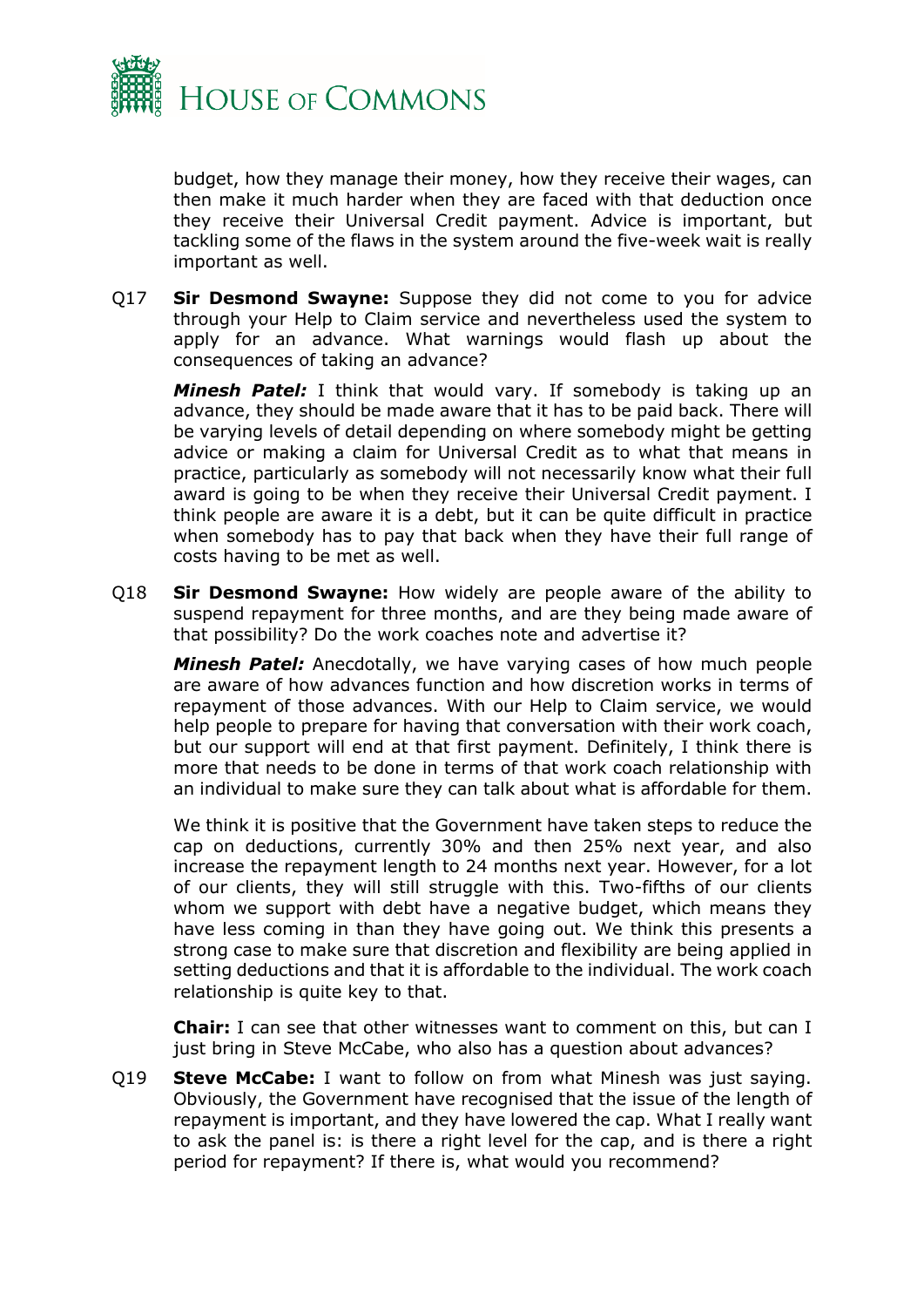

*Iain Porter:* Minesh noted that the recent Budget changed the cap on repayment down to 25%. That is not going to come in until October 2021, so the first thing I would say is that is welcome, but let's get it in sooner. Why do claimants have to wait? There are going to be hundreds of thousands, possibly millions, of people moving on to Universal Credit before that point in 18 months' time.

To your question about whether it is the right level, from most of our work when we have spoken to claimants directly on this issue of debt in the system and repayments, what is clear in the claimants' views themselves, which they have often expressed to us, is that there just needs to be a more flexible approach that is more individualised. There is not going to be a one size fits all for everyone. We know there are lots of people who move on to Universal Credit who do not take an advance because they say they do not even need one. Clearly, lots of people are fine with the move, but for the significant proportion of people who do face difficulties, a blanket cap is not going to help them all.

What we really need to see is proper affordability assessments for people. We do get snippets from claimants telling us, for example, that they have felt pressured to take an advance by work coaches. It may unfortunately be the case that a knock-on effect of the Government pushing advances as the solution is that too many people now feel under pressure to get into debt when, really, they cannot afford that debt. If you look at best practice in the private sector, in the regulated financial services sector, this kind of approach to debt, where people are flung on to debt without really making any proper assessment of whether they can afford it, is not up to par and should be changed. It is clear that there needs to be a more flexible approach to repayments of debt and a much more robust approach of assessing affordability for each claimant.

**Tom Lee:** I would just like to talk about how other deductions can build on this. Advance repayments are only about 50% of total deductions. This can make it very hard to budget, especially because you do not know if you are going to be hit by them until it is revealed. This is an issue that affects a large amount of claimants. A third of claimants had deductions totalling over 20% of the standard allowance.

Q20 **Steve McCabe:** Is this things like utility deductions and rent arrears? Is that the kind of thing you mean?

*Tom Lee:* It is a bit of that, your tax credit overpayments, your other legacy benefit overpayments. There is a large list of various reasons why your entitlement can be reduced.

Q21 **Steve McCabe:** Is the key point that, whether it is 30% or going down to 25%, that is not the real level of the entitlement when you have these additional deductions? Is that right?

**Tom Lee:** It is not just advances. Advances are a part of the puzzle, but you also have these further deductions. The level of entitlement is fairly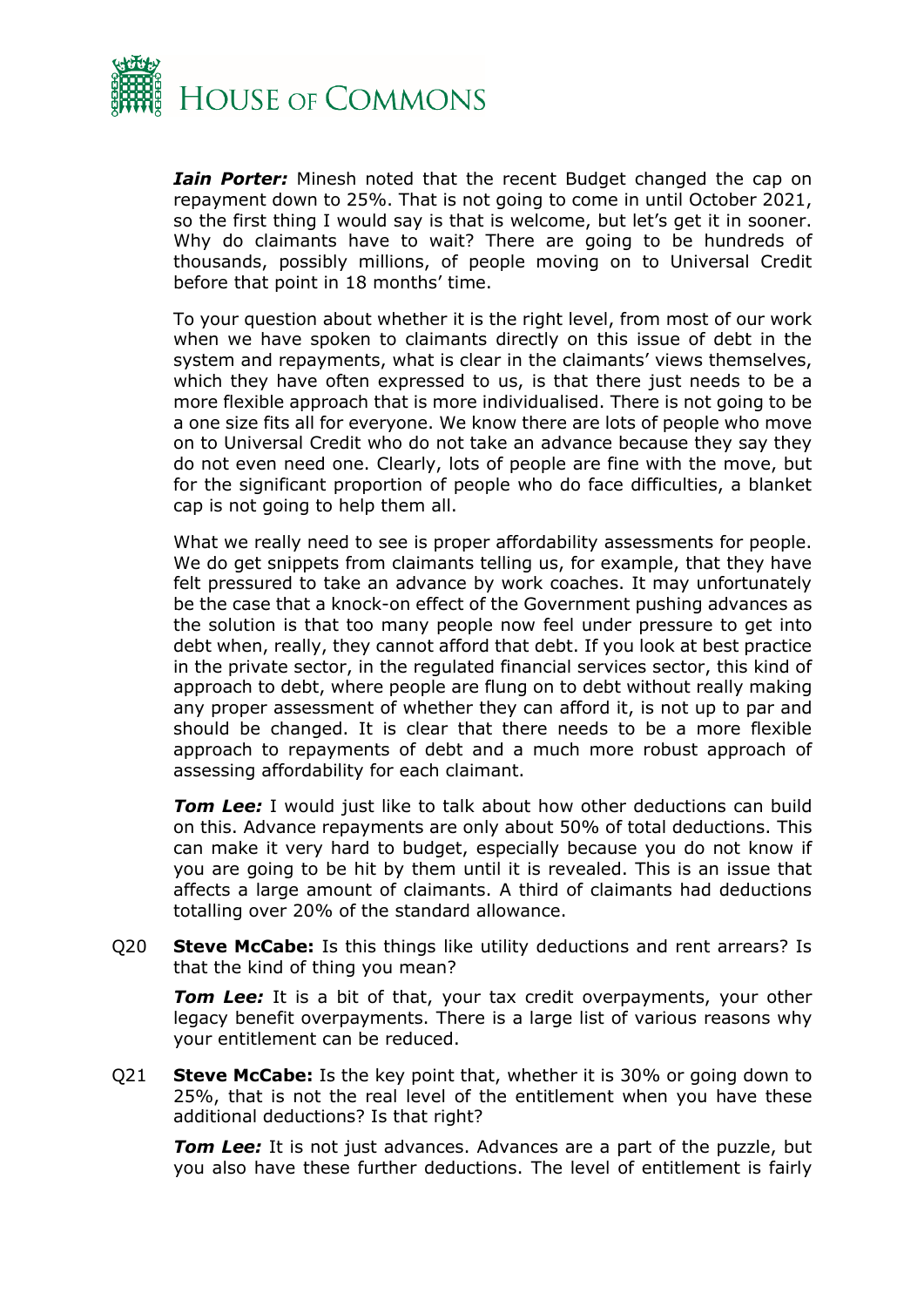

low to start with, and then you are decreasing it even further. In general, the longer the period you can pay it back over means the smaller the financial shortfall in any given month, but there is still the issue that, if you increase the period people are paying it back over, they are going to have less money for a longer period of time. As Iain said, there is no set solution that will work for everyone, and individual needs need to be catered for.

Q22 **Chair:** Just to clarify, Tom, all those deductions that you listed, they all have to be contained at the moment within the 30%, they cannot exceed 30% of the standard rate in total, is that right?

*Tom Lee:* There is some issue about some deductions being covered under offset instead of deductions. I am not an expert on this, but it is something that I think the Committee should look into about what exactly is included in the cap. It appears that some things may not be included.

*Emma Revie:* On that last point, last-resort deductions can be applied over and above the cap. When the cap was set at 40% back in February 2019, 13,000 people had deductions above that 40% taken off them. There are a group of people through that last-resort requirement who can have deductions above it.

There were a couple of points around responsible lending. If we recognise that an advance loan is, in fact, a loan and what the characteristics are of responsible lending, which my colleagues have already mentioned, particularly in taking people as individuals and assessing their circumstances, Sir Desmond asked a question about what comes up on your screen at the point when you are making a decision about whether you should take an advance loan. What we know from data is that over half of people at May 2019 were paying back other repayments over and above advance payments. People will not necessarily have had all of the information about the repayments they will have had to have made before having to make a decision about taking an advance loan.

In fact, on the Universal Credit system, they efficiently find underpayments and overpayments that had been made historically, and people can find that they are repaying overpayments from up to 15 years ago that they have not been notified of. In terms of private loans within the private sector, you cannot reclaim money that has been overpaid going back further than six years without having notified people of that.

What we are finding, in terms of people taking money in a loan from the Government, is that they are not being engaged with in the same way as we would expect responsible lenders to engage with people in the private sector. That, therefore, builds distrust in the system and causes people to be fearful and, therefore, maybe not use a system that would be helpful to them. It also reinforces what we are finding on the frontline, which is even when people do take loans it is not necessarily in their best interest and can cause them to experience much further hardship for a much longer period afterwards.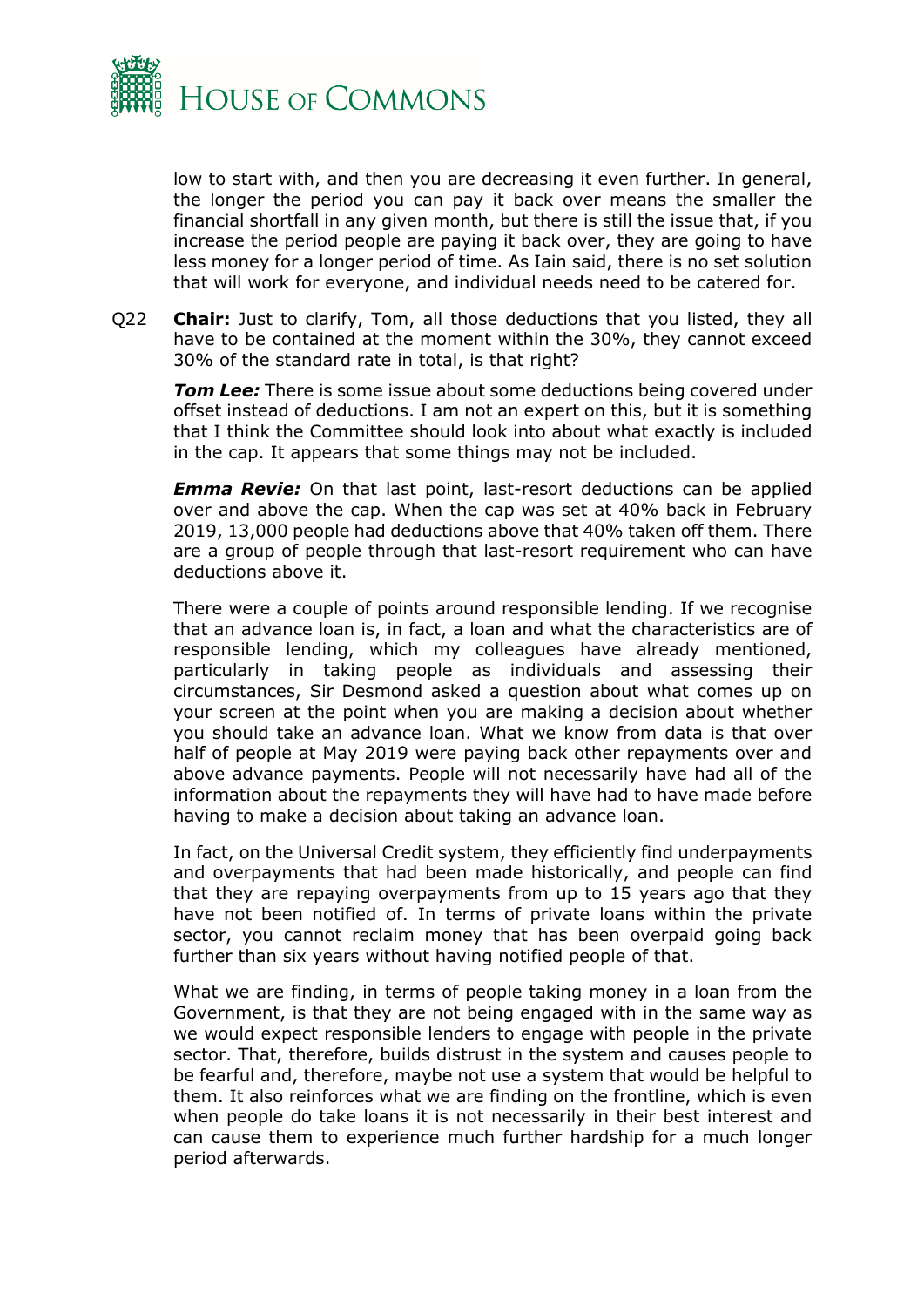

In terms of responses around advance loans, for some people they will be helpful but it is going to be really important that that repayment and how we advise people around taking advance loans is dealt with in a responsible way.

Q23 **Steve McCabe:** Emma, I notice that the Trussell Trust recommended that the maximum cap should be 10%. How did you arrive at that figure?

*Emma Revie:* Our recommendations, first and foremost, are that they should be individually tailored to the circumstances of the person, and they need to be affordable. Our preference would be for non-repayable grants to be made, because we recognise that the five-week wait in and of itself causes hardship. If that cannot be done—and we recognise that, particularly at the moment, the pressures on the system mean that it might be difficult to implement things across the board—and, longer term, if it can be repaid at a lower level, we would like it to be repaid at the lowest level possible and have suggested 10%.

During this period of Covid where many things are difficult to implement across an overpressurised system, we would be looking for a suspension of repayments until we can identify what is an appropriate way to responsibly support people with taking loans and repaying them. We would ask for a three-month suspension of repayments entirely.

**Chair:** Iain, can I ask you to make your point very quickly, and then we need to move on?

*Iain Porter:* I will be quick, yes. The Joseph Rowntree Foundation completely supports the request that Emma has just put. During the Covid crisis, all deductions should be suspended as an emergency response.

**Chair:** Thank you very much.

Q24 **Shaun Bailey:** DWP has introduced run-on payments for Housing Benefit, and we know that from this year the plan is to extend the run-on payments to other legacy benefits as well. Perhaps Emma might be best to start with this, because I know the Trussell Trust has done quite a bit around run-on payments. How helpful and how effective have run-on payments been more generally? Do you feel they are a sustainable solution, and do you feel they are a comprehensive way of trying to assist in the issues that people experience as part of the five-week wait?

*Emma Revie:* We have absolutely welcomed the run-ons both in 2018 and the proposed run-ons from July. Ultimately, these are just a time-limited form of support, and it is a piecemeal approach to a problem that we are discussing here as being quite systemic and far reaching. It does not support people who are moving from tax credits, and particularly families with children. We know during this crisis we have seen a 107% increase in parcels being provided to children, almost doubling the number of families who are coming to foodbanks. The fact that there could be people in very similar circumstances, but moving from Working Tax Credits, who are not going to be allowed this same run-on benefit is problematic.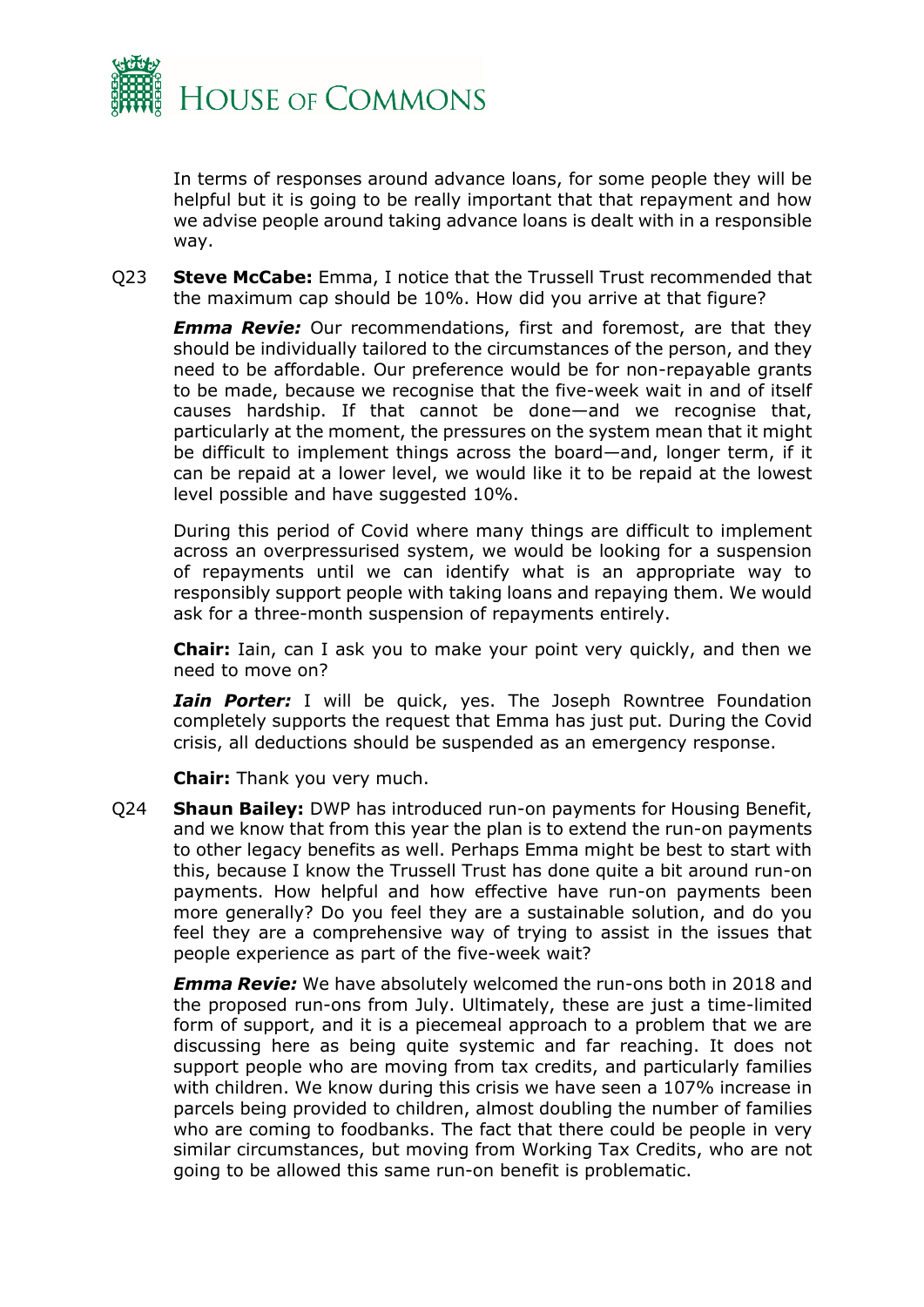

We would advocate for run-ons being extended to three weeks in order to provide some similarity to coming on to legacy benefits and what was there in the past. Unequivocally, it provides additional support that is most welcome for those people who are able to access it, but we must recognise it is piecemeal, and if there is a problem with one group that we are supporting with this, then we need to look across the board and see which other groups are being affected. We would advocate extending the run-on to a wider group of people.

*Iain Porter:* It is definitely welcome that these run-ons for the legacy benefits are going to come in from next month. That is something that the claimants whom we spoke to in our recent research said would help and would be appreciated. However, they are relatively small amounts and claimants have said that they would probably still need to take out an advance on top of that.

Just to pick up on Emma's really important point about families with children as one group that are missing out, it is unjustifiable that there is not a similar run-on for Child Tax Credit. Families with children are more likely to be in poverty anyway. They are one of the groups likely to face bigger problems as they move on to Universal Credit and go through that transition. In our research with Policy in Practice last year, we costed that it could total around £430 million over the remaining period of the rollout of Universal Credit, a relatively small sum over a four-year period, to include Child Tax Credit in the run-ons. That would help support a lot of families with children.

*Minesh Patel:* Similar to Emma and Iain, we have welcomed the run-ons but we do not think they solve all the problems of people with the fiveweek wait. With the Housing Benefit run-on, for instance, we did see some positive impacts with our clients. We did some research looking at clients' experiences prior to this change being introduced and after this change was introduced. We saw that, of the clients we were supporting prior to the change of the run-on, around 60% of people were struggling to meet essential costs like food or clothing. This dropped to 46% after the change, so it has made a difference, but we are still seeing significant amounts of people who are struggling to get by during this period.

It is about having a system that works for all claimants across the range of legacy benefits and also new claimants who are moving on to the system who will not be able to access these run-ons, which is why we need bigger changes in order to get money to people quicker during that five-week wait period.

Q25 **Shaun Bailey:** I am conscious of time, so I just want to touch on the monthly payment structure. We have talked about it briefly. As you have stated, the reason that the monthly payment structure has been put in place is the aim to mimic work, with DWP saying around 75% of people in the workforce have a monthly payment structure for their wages. Equally, as you have said, those at the bottom with zero-hours contracts or more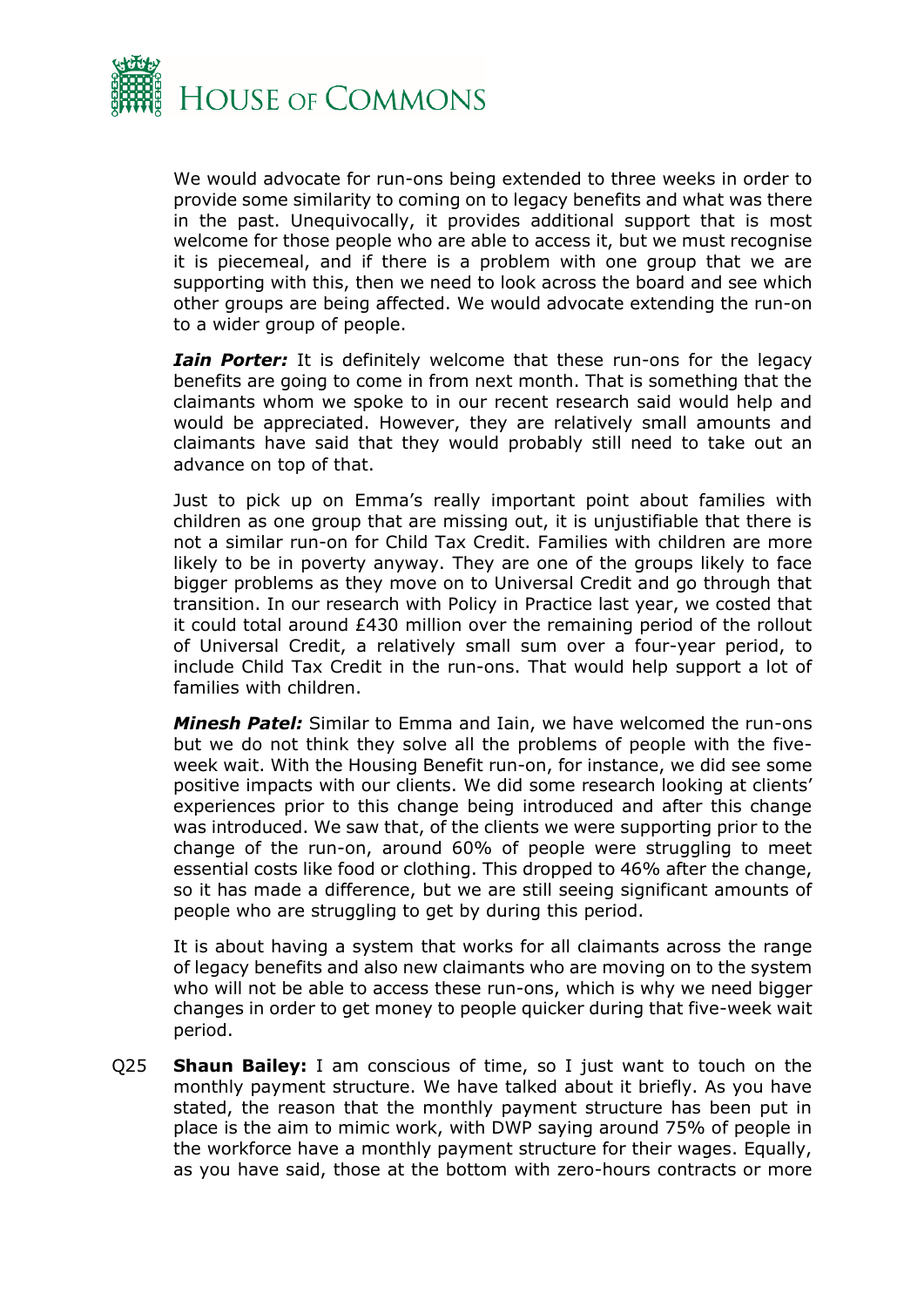

casual work, those sorts of structures, are not necessarily used to that. How do you feel that monthly payment structure works, and what impact has it had on top of the five-week wait, particularly on the ability of households to budget?

*Tom Lee:* The monthly payment structure obviously means you have to wait five weeks to get your first payment. It also means that payment cycles are not aligned with when you receive your Universal Credit payment. This means that someone in a steady, stable job who is being paid weekly, fortnightly or four-weekly can have very varying levels of Universal Credit entitlements. This can have big impacts. For instance, someone working 16 hours a week at minimum wage should not be eligible for the benefit cap, but if they are paid four-weekly it means that, just because of when their pay cheques fall in lots of months, they will be subject to the benefit cap. I think there is a wider benefit as well in reducing the five-week wait, and also if you were to make advances non-repayable, which is something that we support. If there was a smaller wait, it would reduce the cost to DWP.

*Iain Porter:* As has been picked up, the five-week wait is fundamentally a structural result of the monthly assessment period and, as Tom has just said, it is not the only problem that arises from the monthly assessment period. There are others that we come across a lot with Universal Credit claimants. For people on non-monthly payments and fluctuating incomes, the monthly assessment period can exacerbate those fluctuations, those ups and downs, which makes it difficult for people to budget. People are very good when they are on low incomes at watching every penny and getting some really good ways of making their money stretch, and a disruption like the monthly assessment period coming in and causing fluctuations, making it difficult to budget, adds to that.

Another knock-on effect of the monthly cycle is obviously people receiving payments monthly rather than, as Emma has pointed out, most people, at least for people at the lower end, receiving less than monthly payments. I reiterate this idea that, at the point where people are moving to Universal Credit, they are in a tumultuous point in their life. They are facing storms, they are facing shocks. Why layer multiple extra issues on to people at this transition point that do not need to be there from a system that should be providing an anchor against those kinds of shocks and storms? Why add on extra things as a result of design problems when, at the point they move on, they can be fixed? Those problems can be redesigned, and the fiveweek wait is a core example of something that could be redesigned in a range of ways and take away one of those extra pressure points in that really stormy period when people are moving on.

*Emma Revie:* Just to reinforce Iain's point, in the first few weeks of the Covid outbreak we saw an almost 90% increase in the number of people coming to foodbanks, instantaneously. I think the reality is that if you have lost your job quite suddenly and have encountered a crisis like the pandemic is showing us—the loss of a job instantaneously is not something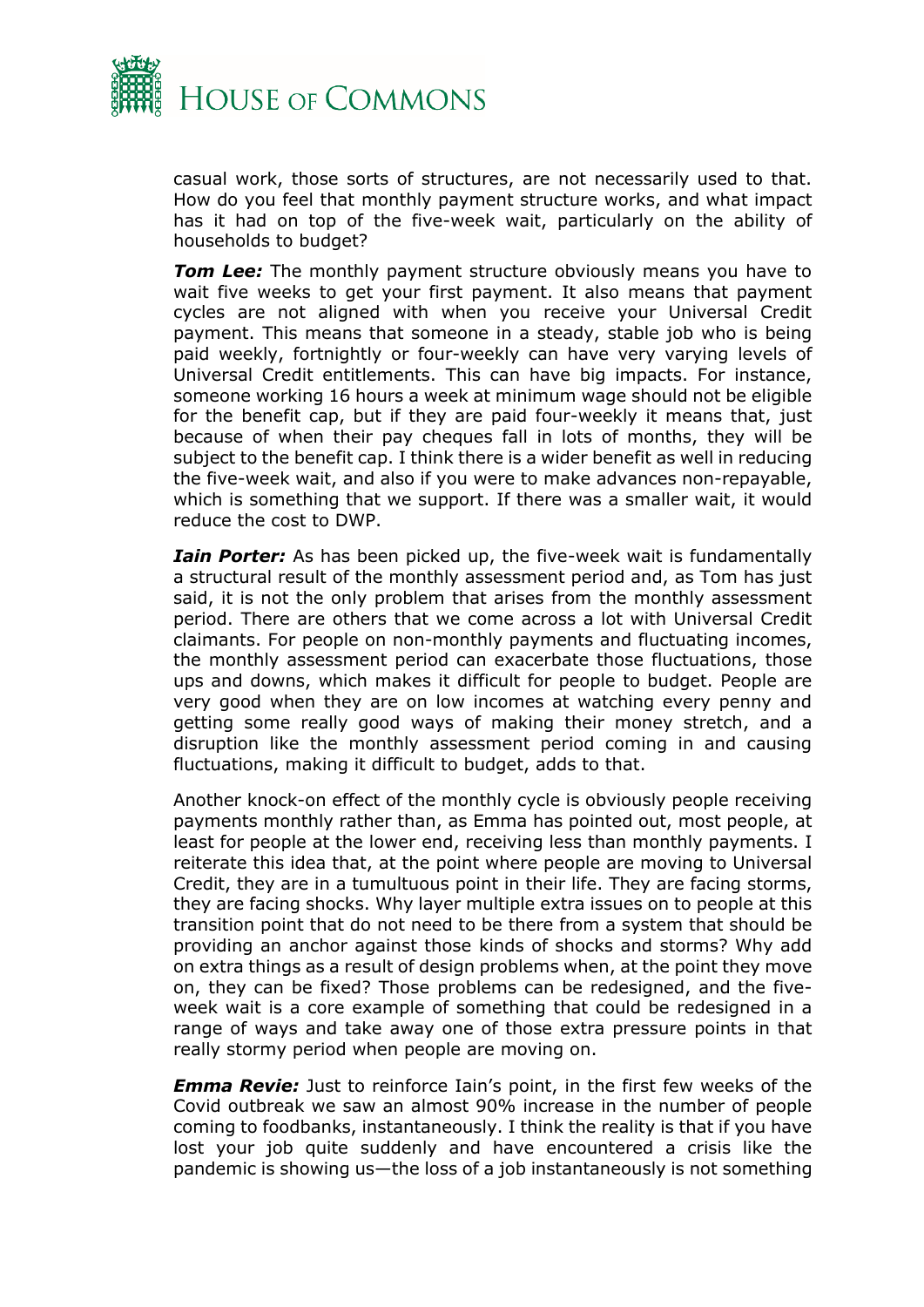

new, but it has been exacerbated and brought to light during the Covid crisis—people do not necessarily have the reserves to tide them over for a week or two while things are sorted out, and certainly not to tide them through a five-week wait period. We need to ensure that our social security system, which is the safety net we rely on to catch us at the point when things like that hit us, is fit for purpose. One of the key components of that has to be that it can respond quickly to catch people and stop them falling into destitution and having to come to foodbanks.

Q26 **Debbie Abrahams:** I will be very brief. Perhaps the witnesses could provide something in writing, but evidence from one of the officials from DWP said there are structural issues because of how the system has been designed that would make it very difficult to further reduce the waiting time. Again, if you are able to write in with your comments on that, I think that would be very important to help us understand what you understand would be the structural difficulties to reprogram the system.

*Minesh Patel:* Super quickly, I want to say something about alternative payment arrangements. You can access these, for instance, to have your rent paid direct to your landlord or more frequent payments or split payments. What we are seeing among our clients is that awareness of these is often quite low, and there is often a hierarchy of need where you have to access your payment to your landlord first before you can get split payments or more frequent payments. As a short-term solution to the monthly payment, we think better awareness and more flexibility would be useful, notwithstanding the changes needed around that monthly assessment.

Q27 **Selaine Saxby:** In the interests of time and so that everyone can respond, I will combine my thoughts. I am very keen to understand better the solutions you might see to the wait, as it is clearly an issue for all the witnesses here.

However, I am also interested in this new normal, under Covid, for people coming on to the benefit who previously had a job. We have seen far fewer of them take the advance, and those who were on monthly pay cannot have expected to have been paid for several weeks at the time they potentially lost their job, which must alter their behaviour in this system, which is how the system is designed.

Is there a different solution for people coming on to this from a legacy benefit compared with those who are already on it? I am also interested in how this is going to be costed. The number here is  $£4.3$  billion. Knowing how much has already been spent, it seems unlikely that that is going to be forthcoming, whereas I am also in receipt from the Trussell Trust of another paper that suggests that the welfare assistance scheme could be used to fill some of these gaps, and it is a much smaller number in that paper. I am interested to understand what solutions might be there that are affordable and practicable at this time.

**Chair:** I will give all the witnesses the opportunity to comment on this. I think this will be the last comment from each.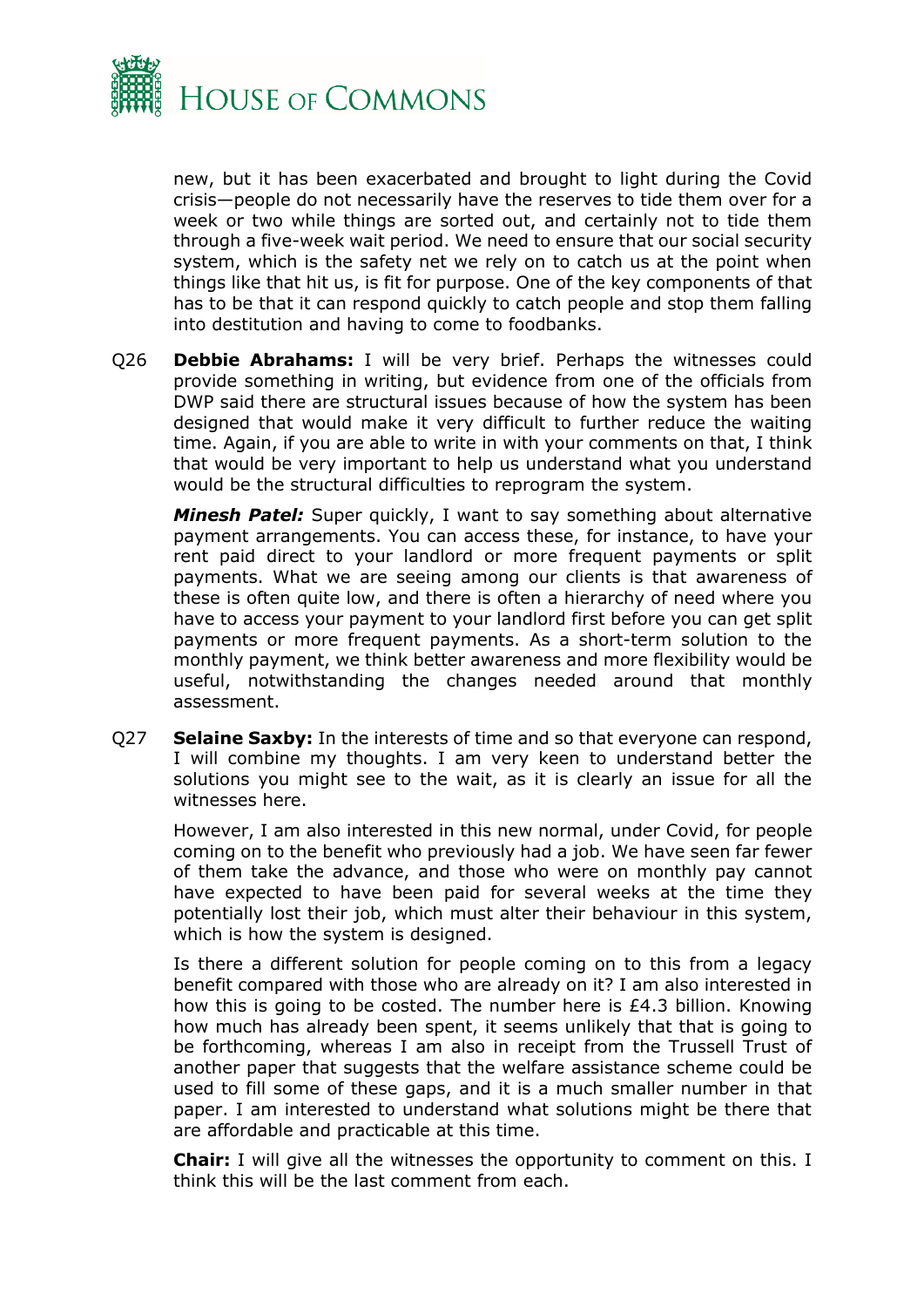

*Iain Porter:* There is a big question, because the Joseph Rowntree Foundation has put forward lots of different solutions. There are lots of ways of solving it. What is clear is it can be solved. The system can be redesigned. I want to make that point clear. It is a case of political will and/or money. There is a range of solutions to this: some cost more, some cost less. It depends how you want to do it.

What I would say is, in terms of the immediate pandemic, there is an unanswerable case for immediately suspending repayment of advances, and the effect of that would be, as an emergency response, people would be able to take that advance to help them through this long period at the start without having to worry about paying it back immediately, so you are not having the Government giving people support with one hand and taking it away with the other.

If we then turn to the longer term, in the very long term, probably the best thing, as usual with most problems, is to fix the problem at source, fix the root cause. We have set out a couple of options for restructuring the assessment period in a way that we think could be developed with officials at the Department. That could be around fixing the assessment period itself, or we put forward another option where, if the Government were dead set on keeping the monthly structure, you can come up with a way of bringing in interim payments halfway through each month based on estimates that would help at least get people money that they are due at the end of the month, by bringing some of it forward. If you take an approach like that, in the longer term, that would not cost much more money on an ongoing basis. It is a cash flow fix. The Government would need a bit more working capital as a one-off, but it would not be an ongoing yearly AME cost.

However, we would also say there are always going to be some people who need non-repayable grants as an extra support when they move on, because of the range of circumstances and difficulties that people are facing. Again, we set out, which I can reshare in written form, different options ranging from a few hundred million pounds over the rollout period to £4.3 billion at the top end. That would be a non-repayable version of the advance payments for everyone, which could be administered through the existing advance system, just changed so that they become nonrepayable.

Clearly, it is up to the Government, depending on how much they want to spend and how much time they want to spend on this, but you can target it. We know some of the factors where people are likely to need more help. You can start to target that non-repayable help. If the Government are saying that that is too difficult or it is going to take too long for them to work out how to target it properly, I think they should seriously, in that case, consider whether they should make the non-repayable grant available to all if they are saying they cannot target it, because you have to weigh up that impact on the hundreds, thousands and millions of claimants who are coming off this long period with no money.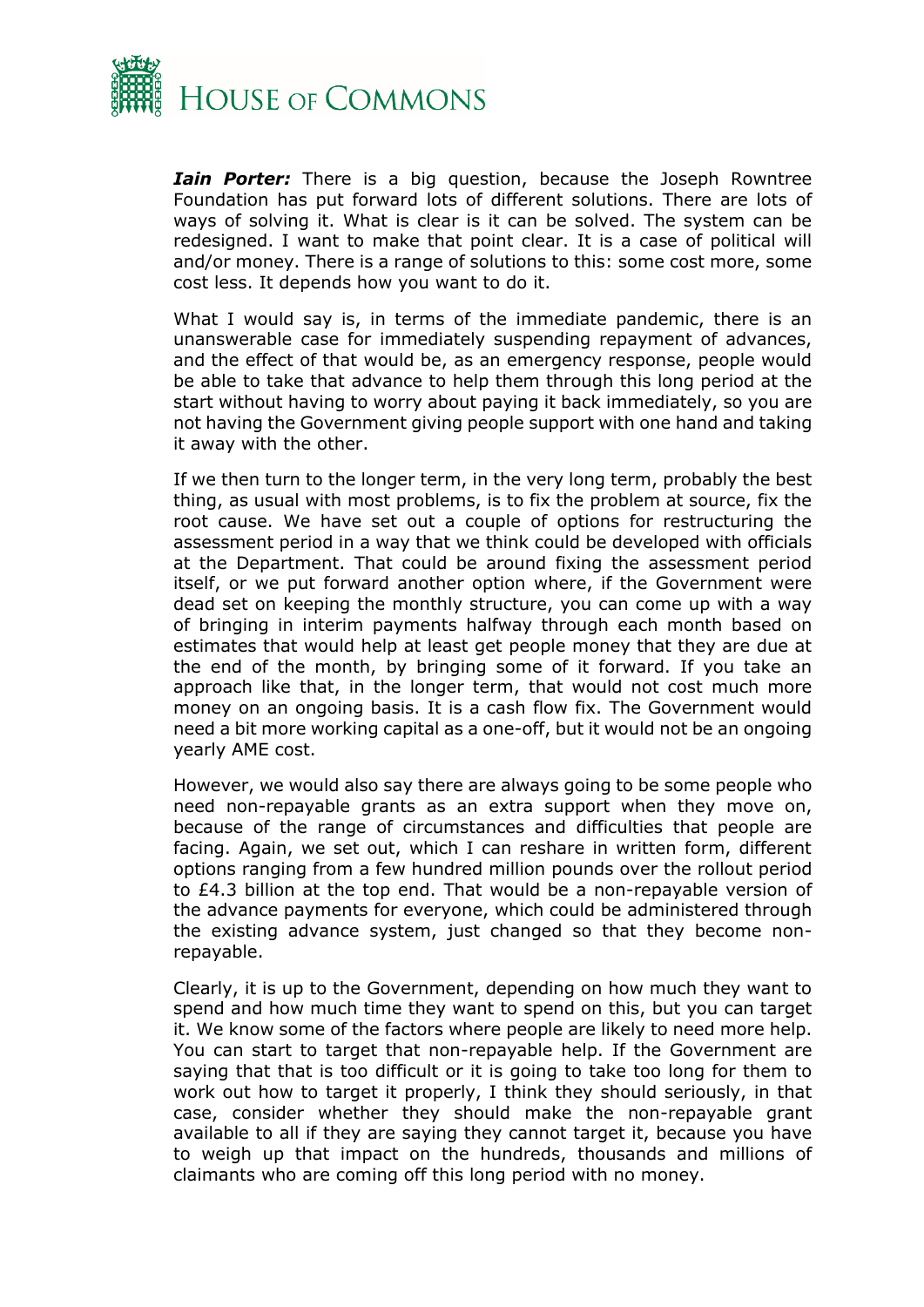

**Chair:** Please do send us those options, Iain. That sounds an interesting list.

*Tom Lee:* Our main call would be for non-repayable advances. Over the next three years, while people are moving over from legacy benefits, it would cost about £900 million a year. After that, the costs would be very small because you only have new households to whom you would have to pay it.

There is also a response to Debbie Abrahams's point about what is possible with the computer system. We have been doing some work with the computer experts, medConfidential, as part of our work on digitalisation and access to justice. They believe it would require only minimal technical actions either to make advances non-repayable or to change the monthly payment structure. These should be entirely feasible in a large, reportedly agile Government system.

*Emma Revie:* I would agree with my colleagues, and I think organisations like Joseph Rowntree Foundation and Policy in Practice have done extraordinary work in costing out different options.

For me, I would just pivot back to where we started our discussion today, which is in recognising that there is a problem with the five-week wait, and then agreeing the political will and putting in place an agreement that it is about removing the five-week wait and how affordable that is in terms of looking at the systems and mechanisms for that. In part, I think it is about having all the key stakeholders working together with the Department to understand that.

One of the issues is about people with lived experience of using the system being involved in the design. The idea that the system had a baked-in fiveweek wait because it would reflect the realities of work would have been less likely to have occurred where people with lived experience of low-paid work were involved and consulted in that part of the process at the outset.

I believe that together there are a number of costed options. Our preference at this point would be non-repayable grants, because it takes away the issue of the five-week wait entirely. At the very least, we would want to identify those people who are most vulnerable, particularly those most vulnerable to ending up being forced to use a foodbank. We would want to identify a way of getting a non-repayable grant to them to provide that support.

To pick up Selaine's point around the paper you have, which I think is around local welfare systems, that is a lower figure than the ongoing figure that would be required to get rid of the five-week wait entirely, but the two things work together. We are talking here about our national safety net, so the security net that catches us at the point when we move on to benefits, but there are also always unforeseen other circumstances. I think Covid has identified many of those that just come out of nowhere and leave people instantaneously without money. We need to be looking locally as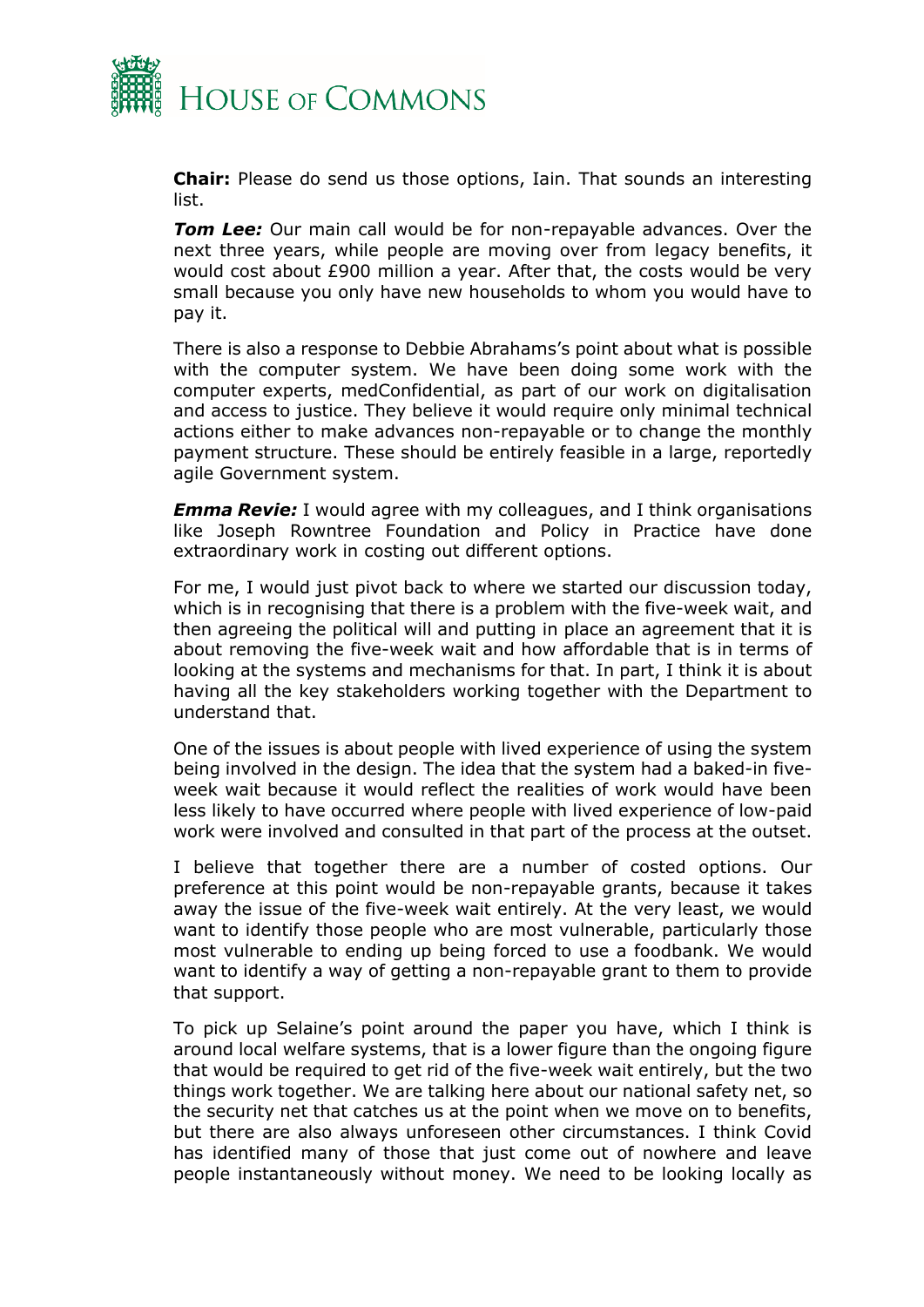

well at how those crisis grants can be available, and absolutely, if a crisis grant were available at the moment in a local area, that would provide additional support to people who are experiencing difficulty with their fiveweek wait, but it would be about the sufficiency of that support to tide people over the entirety of the period in which they are without money that would be in question. Together, we can find solutions that are costed and provide all that information and work with the Department on how to get rid of the five-week wait.

*Minesh Patel:* This is more of a summary of the points I have raised already. I have been thinking about a series of options to tackle the fiveweek wait and the monthly assessment. In the short term, I think it is about exploring how you introduce non-repayable advances, particularly in the context of coronavirus, or how you look at deductions for advance payments from somebody's payment, and also about raising flexibility and awareness in terms of payment arrangements.

Medium term, we think there is more that could be done to introduce a payment at two weeks into somebody's claim by having a similar backdated assessment to get money to people earlier in their claim. For the longer term, and similar to what others have said, looking at how to have greater flexibility with that monthly assessment. That reflects the realities of people's lives and their circumstances, where you have the system that is in tune with that, which was not necessarily built in mind of people with insecure work or certain challenges in their lives. It is quite exciting to hear some of the points that Tom was making as to what could be possible. That is an area in which we want to do further work going forward, and we would be keen to keep the Committee informed on that.

Q28 **Chair:** A final point from me, Tom. The computer experts who you were working with on this: are they people who are familiar with the Universal Credit computer system, or is the point they are making that in an agile system you would expect to be able to change it reasonably speedily?

*Tom Lee:* It is ongoing work that has been going on for the past year or so. Yes, they are reasonable experts on the system, and I think they did submit something to the inquiry. We can definitely put you in touch, if that would help, for further advice on the computer systems, which I do not think any of us are experts in.

**Chair:** Indeed. That would certainly address the point Debbie raised.

I thank all four of our witnesses very much indeed for an extremely helpful and informative session. You have helped us greatly in our work. Thank you all for being willing to give us this time. We will bid you farewell and express thanks to you.

### Examination of witnesses

<span id="page-20-0"></span>Witnesses: Jennifer Harrison, Gemma Hope, Peter Tutton and Mark Gale.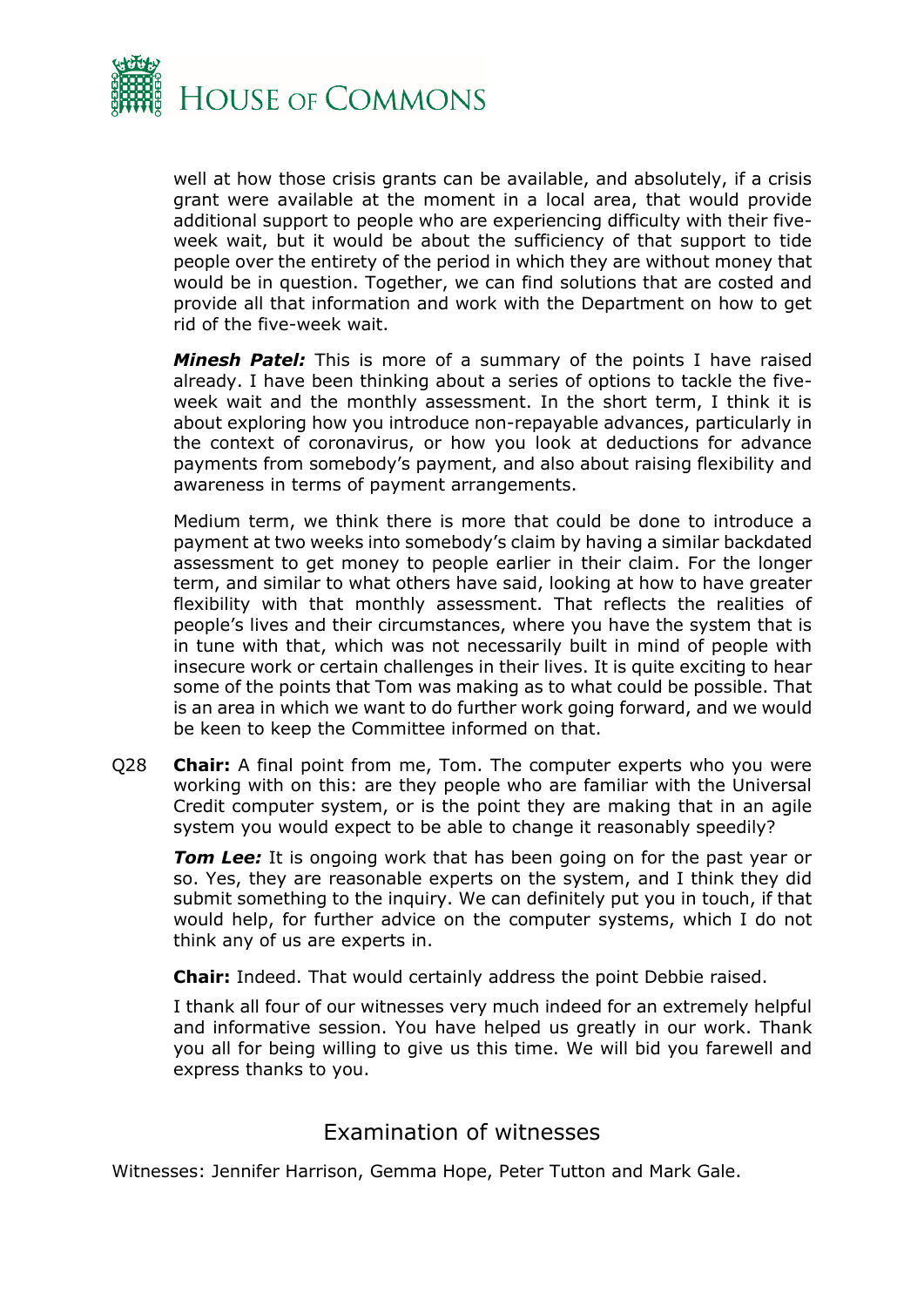

Q29 **Chair:** I bid a very warm welcome to the four members of our second panel. Thank you for joining us. I ask you each to introduce yourselves very briefly.

**Jennifer Harrison:** Good morning, and thank you for inviting us to give evidence today. I am Jennifer Harrison, Head of Policy and Public Affairs at Changing Lives. For those of you who do not know us, Changing Lives is a national charity helping over 17,000 people each year who are experiencing multiple disadvantages. We work with people who are experiencing homelessness or addiction, or fleeing exploitation and abuse.

*Gemma Hope:* Hi. Thank you for inviting me here today. I am Gemma Hope. I am the Director of Policy at Leonard Cheshire. Leonard Cheshire is a disability charity working in the UK and internationally to support disabled people to live, learn and work as independently as they choose.

**Peter Tutton:** Hello. I am Peter Tutton. I am Head of Policy at Step Change. We are a specialist debt charity working across the UK. Last year, about 635,000 people approached us either online or by phone for help with debt problems, which is about one every 49 seconds.

*Mark Gale:* Good morning. Thank you for inviting us to give evidence. I am Mark Gale. I am the Policy and Campaigns Manager at Young Women's Trust. We are a feminist organisation working with young women to achieve economic objectives.

**Chair:** Thank you all very much. Thank you for joining us.

Q30 **Debbie Abrahams:** It is very lovely to see everyone. Who are the claimants you support, and what are their experiences of waiting for the first payment?

**Jennifer Harrison:** Probably the first thing to highlight is that the people we are working with day-to-day are experiencing significant challenges in their lives, often compounded by experiences of poor mental health and past experiences of trauma. What we find is that we are working with people who often have very entrenched needs, who find themselves trapped within cycles of harm that it can be very, very difficult for them to move on from.

Our starting position would be that we do support the policy intent behind Universal Credit to simplify the benefit system, but what we see is that the initial wait in particular and the advance payments alongside it have a significant role in creating and exacerbating hardship for the people we support. We agree with a lot of points raised by the previous panellists that the five weeks, as it stands, is too long, and the reason for that is because a lot of the people we work with have absolutely no safety net. They do not have savings, they do not have a supportive network of friends or family to assist them, and they may already be coming to the point that they are applying for a claim with significant financial hardship, including rent arrears, food poverty and perhaps debts to numerous creditors, before they even start to think about processing a claim. Of course, as we heard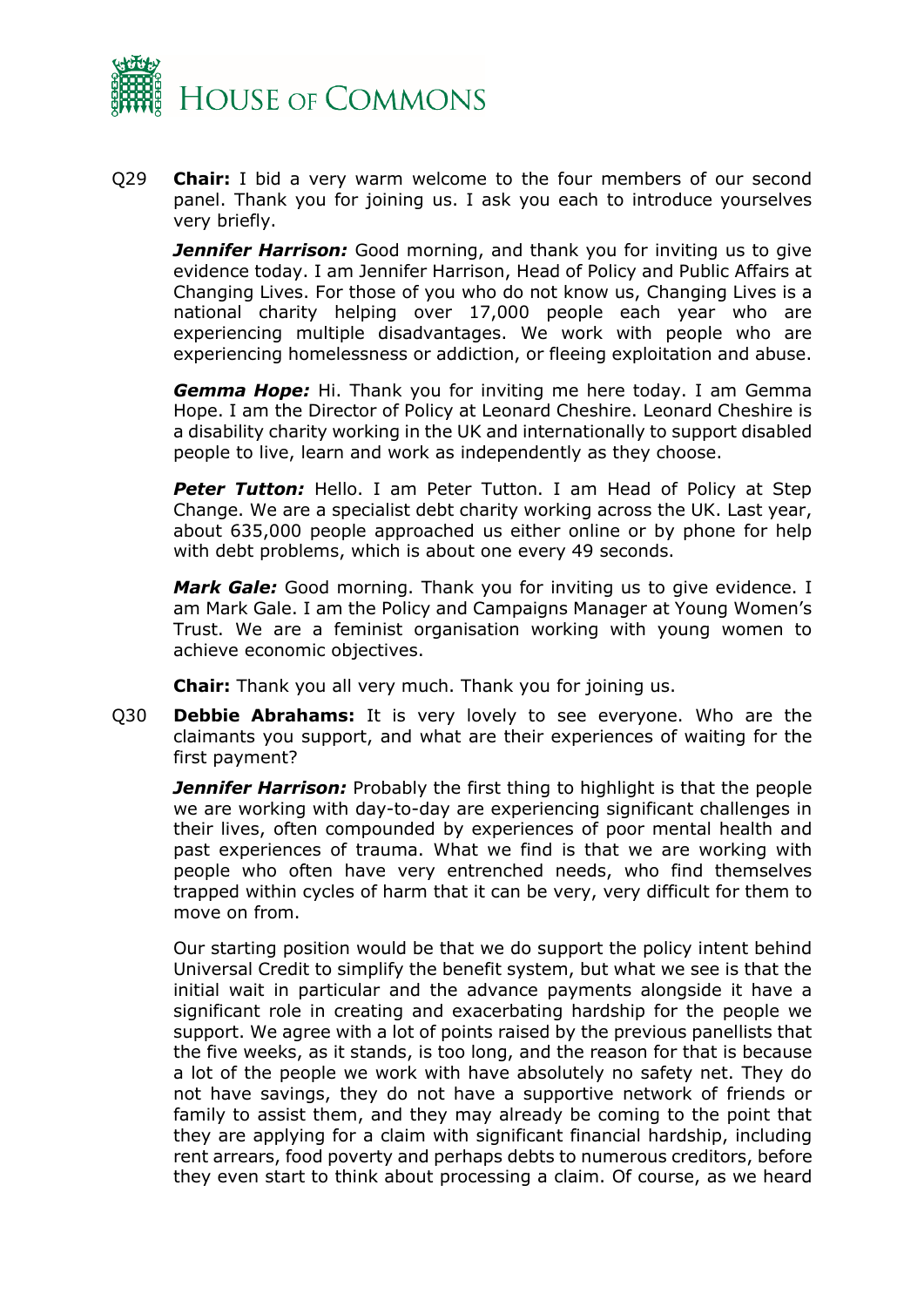

earlier, we often find that it is much longer than five weeks. At the moment, we are seeing probably, on average, around six to eight weeks for most claimants, but we have had experience of it being very significantly longer than that.

The impacts are potentially huge. To give an example around perhaps our homelessness work, what we see is that Universal Credit and the initial wait particularly are both contributing to homelessness, because we are seeing that people are being pushed into destitute circumstances. We are supporting people who have directly become homeless because of the impact of the initial wait for Universal Credit. That is a significant challenge for us once they are in that position, and they are also very vulnerable to exploitation of all forms while they are in that very vulnerable position.

The other thing we see, of course, is the other way around, that the initial wait for payment is making it much harder for people to move out of homelessness. Within our supported accommodation services, for example, where we have claimants receiving Universal Credit, the Housing Benefit will be paid directly to us, but what we see is that people are having to go without any income for a considerable amount of time. They may be able to get an advance payment, but that can be in itself really destabilising for people, particularly if, for example, they are experiencing addiction. We may find that they are not used to coming into a sum of money that has to last that long. Sometimes we will find that we have people who have been engaging effectively in treatment around their substance misuse issues and moving forward, who will then spend that award within a few days on drugs and alcohol, or be coerced by others into doing that.

I will finish on this point around homelessness. We also see, for people who we are supporting who have previously been homeless and now are within housing, the initial wait for payment can be really, really anxiety-inducing for them because, understandably, they are keen to hang on to that tenancy. What they are seeing is that they are getting an advance payment. They do not know how long it is going to last. They do not feel it is going to be enough to be able to meet their rent and their other bills. What they are worried about is that they are going to put themselves at risk of eviction. We have alternative payment arrangements in place, and the DWP has supported that, but sometimes it can take a little bit of time to get those in place, by which point people are already in significant financial hardship.

*Gemma Hope:* We support disabled people across a range of employment programmes, and we also have an advice service based in Southwark in London, which gives benefits advice and employment advice to disabled people who are claiming Universal Credit. I would echo everything that the witnesses on the previous panel said. We find that the five-week wait has a significant impact on the disabled people we are supporting.

It is worth noting that a lot of disabled people, as Jennifer alluded to in terms of the groups of people they support, do not have a big safety net.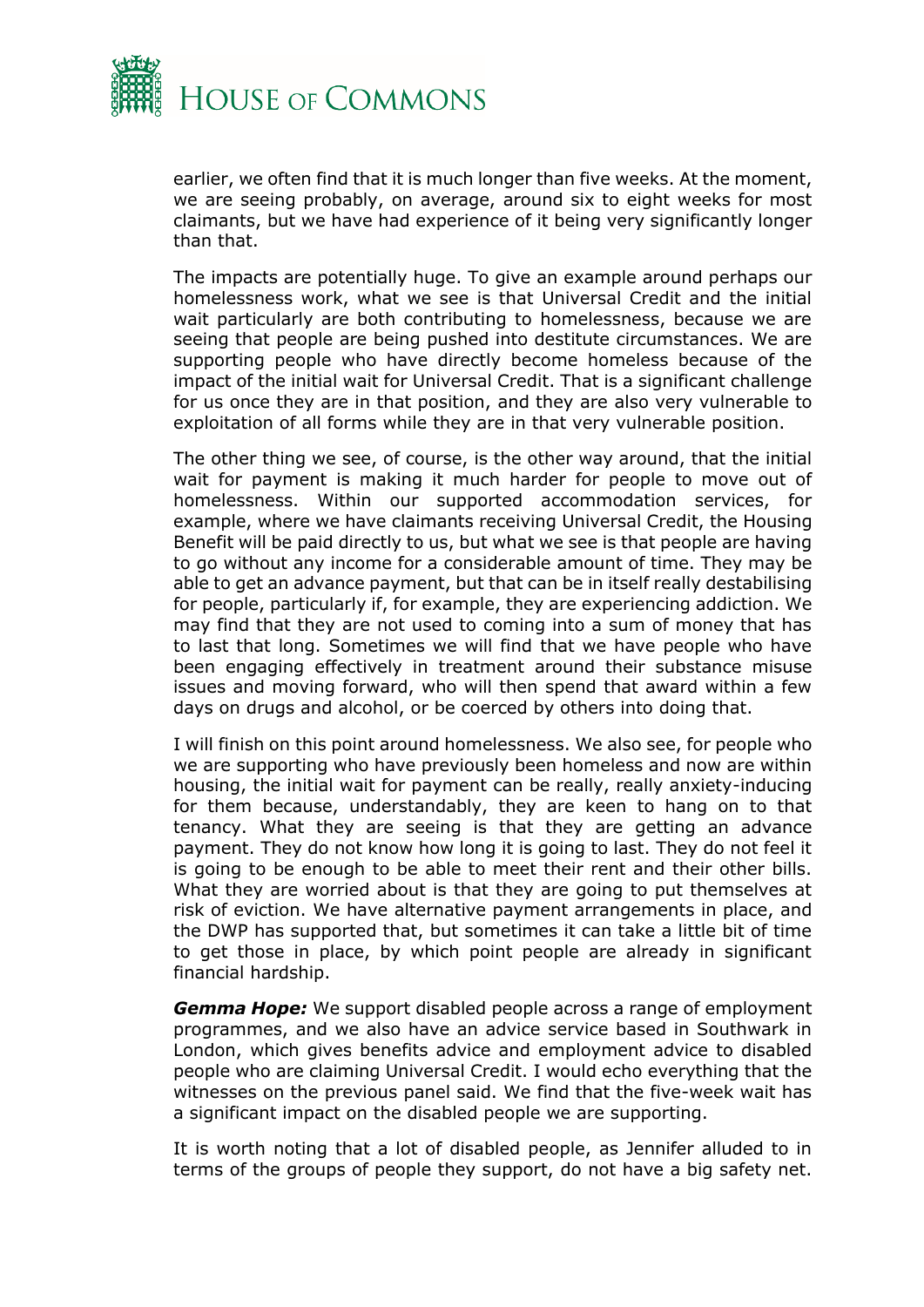

Scope, a couple of years ago, did its Extra Costs Commission, which showed that disabled people spend £550 extra a month on the cost of disability. We are talking about a group of individuals who are coming into a Universal Credit claim without that safety net. We have seen people, during that five-week wait, needing to go to foodbanks and entering rent arrears, and I think that point around the impact on health and wellbeing and anxiety is key, and that being really serious.

Disability Benefits Consortium did some research on the specific impact on disabled people. We know that 66% of disabled people claiming Universal Credit will try to borrow money from friends and family. What we are increasingly seeing, and particularly during new claims in coronavirus, is people using their personal independence payment, their PIP, to get them through that five-week waiting period. PIP is there to help disabled people to pay for care, support and equipment, so our concern is people are going without the essential support they need to use their PIP payments to pay for essentials such as food. It is a very similar impact to what the other witnesses have described.

**Peter Tutton:** I will say a little bit about how our clients get to us. The reasons that people experience debt problems are two combined things, usually. People experienced an income shock. About 70% of our clients, the main reason that they come to us is that they have debt problems because they have experienced an income shock, like losing their job, a period of ill health or a relationship breakdown. Seeing where we are at the moment with coronavirus, there are a lot of households that have experienced an income shock, so it is very pertinent.

The other side of it is, in some of those households, people will be on more persistent low incomes. About 40% of our clients have what are called additional vulnerabilities, so they will have mental health or physical disabilities or other reasons that mean they might need more help to deal with their problems, but also that perhaps they are going to be on a low income for a longer time. Those clients in particular are, because of those lower incomes, much more likely to have arrears on household bills like rent and fuel bills, that sort of thing. Also, the outcomes on the other side of advice are likely to be worse as well, because even after debt advice, if they do not have the incomes to pay their rent and their bills and so on, they will keep falling further behind. Their wellbeing will be low. Their anxiety will remain high.

The sorts of vulnerabilities, the things that make people more vulnerable to debt, are things like insecure work, where people may face multiple shocks. If your money is up and down, it is an income shock every month. The sorts of people we see are disproportionately single parents. women in general, renters and younger adults, who are all disproportionately vulnerable to debt, and we see many more of them in our caseloads than their proportion in the population.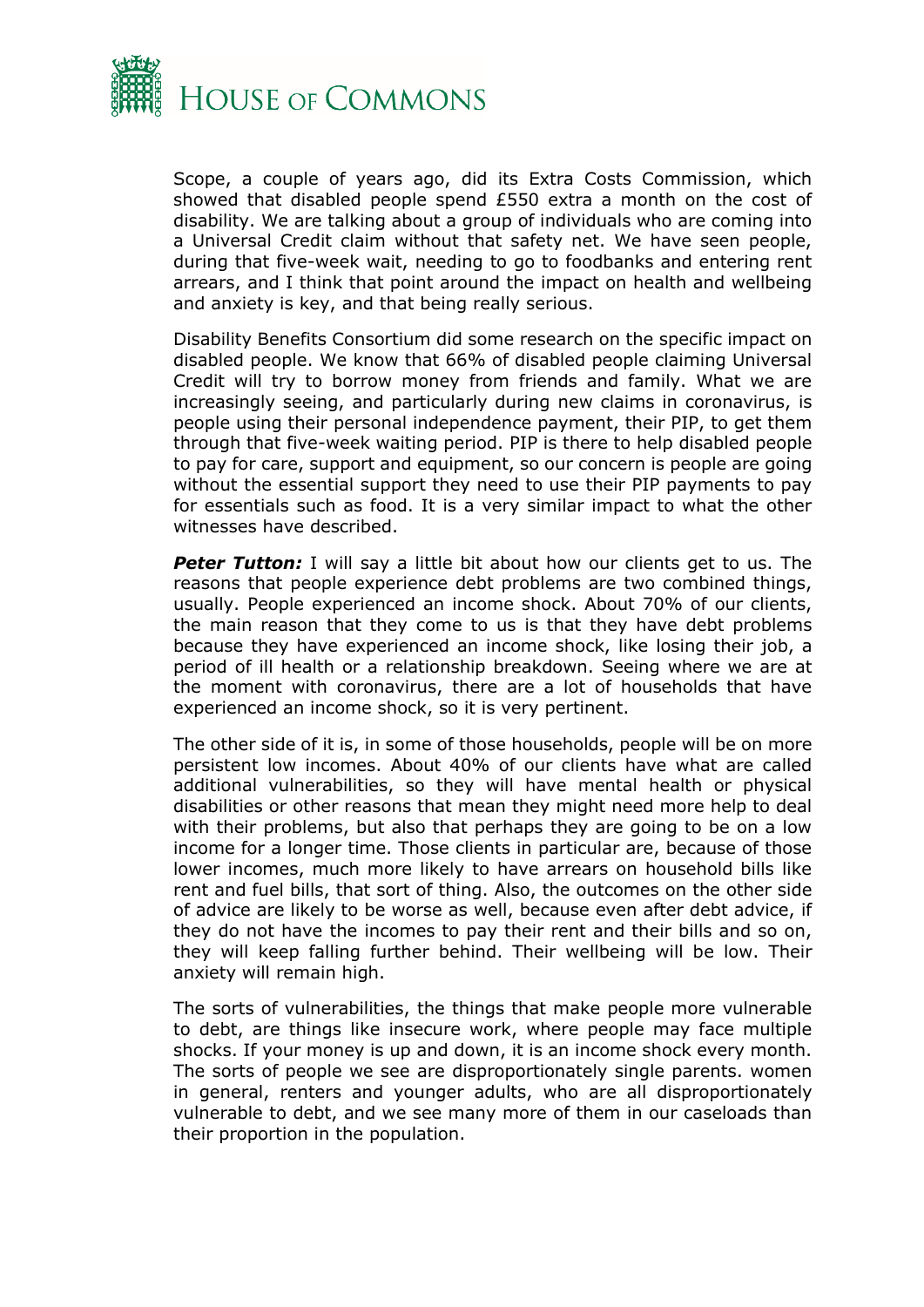

This reflects on the Covid-19 impacts. Eighteen to 25-year-olds are twice as likely to be affected negatively by the coronavirus crisis as those over 65. People on zero-hours contracts and temporary contracts are twice as likely to be affected. Women are more likely to be affected than men. What we are seeing at the moment is an extension of what we have seen. The things that drive people to debt are happening on quite a large scale now.

Bringing it back to Universal Credit, we have done some recent polling, and that finds that half of those who have applied for Universal Credit since the beginning of the outbreak are experiencing financial difficulty or problem debt now, so they are in that journey of falling further and further behind or having to borrow more and more to make ends meet.

In debt advice, we have a concept. It is a very fine line. Whether you can deal with debt and get over it or not is a fine line, and it comes down to whether you can make ends meet, whether you have, after budget counselling, a budget deficit or a budget surplus. Looking at the clients who came to us in the month after lockdown who were in receipt of UC, of Universal Credit, 55% of them had a negative budget. That means that after budgeting counselling, they did not have enough money for all the essentials that they needed to pay for. The average deficit they had was  $£119$  a month. We are not talking about people just below the margin. We are talking about their incomes being substantially below what they need to live on for any period of time without experiencing hardship.

Putting the five-week wait in that context of how people are dealing with very low incomes, struggling to manage, often on the back of an income shock where they are dealing with lots of competing payment demands and so on, when we surveyed our clients about the five-week wait, 92% said that the wait had caused some form of hardship or financial difficulty. Among the most financially vulnerable, the five-week wait is, almost uniquely, causing further financial problems. Some 65% said they had had to go without food or had to cut back on food, which helps explain the evidence from the Trussell Trust, from Emma, on why that demand has gone up. Some 40% have fallen behind on rent. In some ways, it is more worrying in terms of broader debts: 56% have fallen behind on existing debt repayments. People may come to this with things like outstanding credit agreements that suddenly they cannot pay.

How do people respond to this? This is where it gets very worrying. Some 33% said they took out more credit to pay for essentials during that wait period, and we know this is a key risk factor for serious debt problems. Most worryingly perhaps of all, around 7%—and there is lots of error margin there—said they had taken a loan from an unlicensed lender or a loan shark. We know from work from the FCA that that part of illegal lending, criminal lending, is to people who are financially and otherwise very vulnerable and are most at risk of that kind of lending. That is what we are seeing.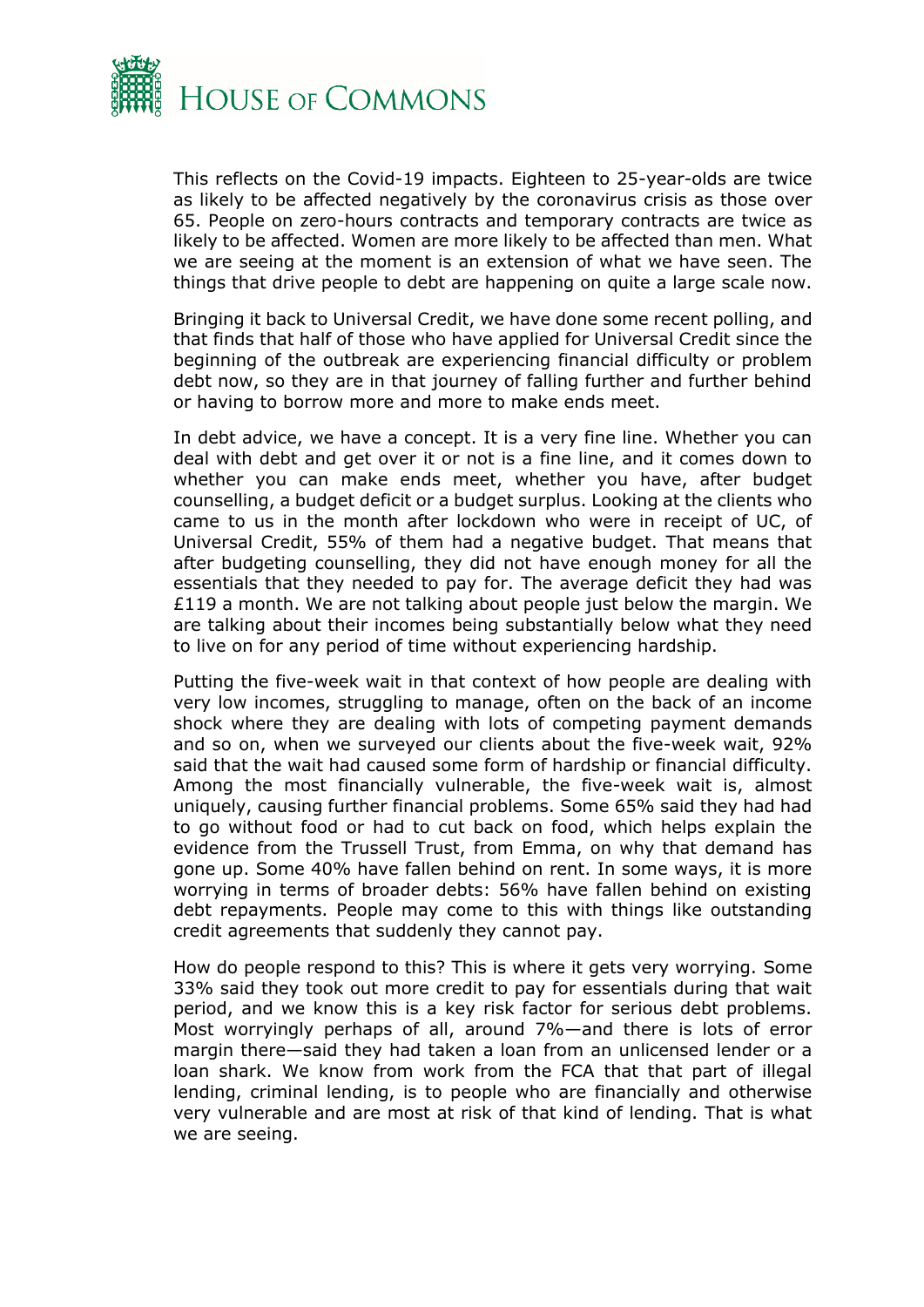

*Mark Gale:* Very similar to other witnesses. The women we support are aged 18 to 30, often on low or no pay. They often have been in insecure work before they made their claims, so they have very few savings or resources to fall back on. We find that significant numbers are facing financial hardship. So 40% of young women we polled say that they are facing significant financial hardship, and certain groups seem to be even more at risk. For young mums, for example, that figure was 82%. There are the additional costs of childcare. It means that people are having significant issues in terms of their mental health, in respect to anxiety, but also practical things about skipping meals. One in four young mums that we have spoken to skip meals every day because they are trying to make decisions about these costs.

We know that, in addition, young women are making quite tough decisions about which debts they can hold off. One of the young women we spoke to was trying to make decisions between rent, food and council tax. She decided that council tax was one of the things she could hold off for a little bit longer. She got fined for the late repayment of that, so then, when she did have some resources to repay, she was facing additional payments that reduced the money she had available to her. Those sorts of tough decisions are really common.

Again, we are finding that people who take advance payments are then struggling with the additional cost of repaying that, and people who do not take those advance payments are often looking at other forms of debt, be that borrowing from friends or family or using more expensive forms of credit that can exacerbate their existing problems of debt.

We know that these issues around debt are also exacerbated by the fact that young women are telling us that when they are not earning any money or when they are not getting a Universal Credit payment, they can sometimes hold creditors off by saying, "I can't afford to repay you right now." As soon as they get any money in terms of income, as soon as they get any money from Universal Credit, creditors are chasing them hard to start to repay that money. Therefore, they are facing an additional loss of that payment as soon as they get it, so it is almost like they are getting it in one hand and then paying it straight out of another hand to pay existing creditors, and that causes them to face additional challenges.

**Chair:** Thank you very much. Debbie, you are coming back later with a question. Is that right?

**Debbie Abrahams:** Yes. There was just a follow-up about specific support from the DWP for these particularly vulnerable claimants. What support is available? Do you think it is enough? It gets back to what others were saying in the previous panel about a more individualised approach in terms of tailoring those needs.

Secondly, you have been talking very much about new claimants. What about existing claimants and the difficulties they are facing in the lack of run-ons and so on?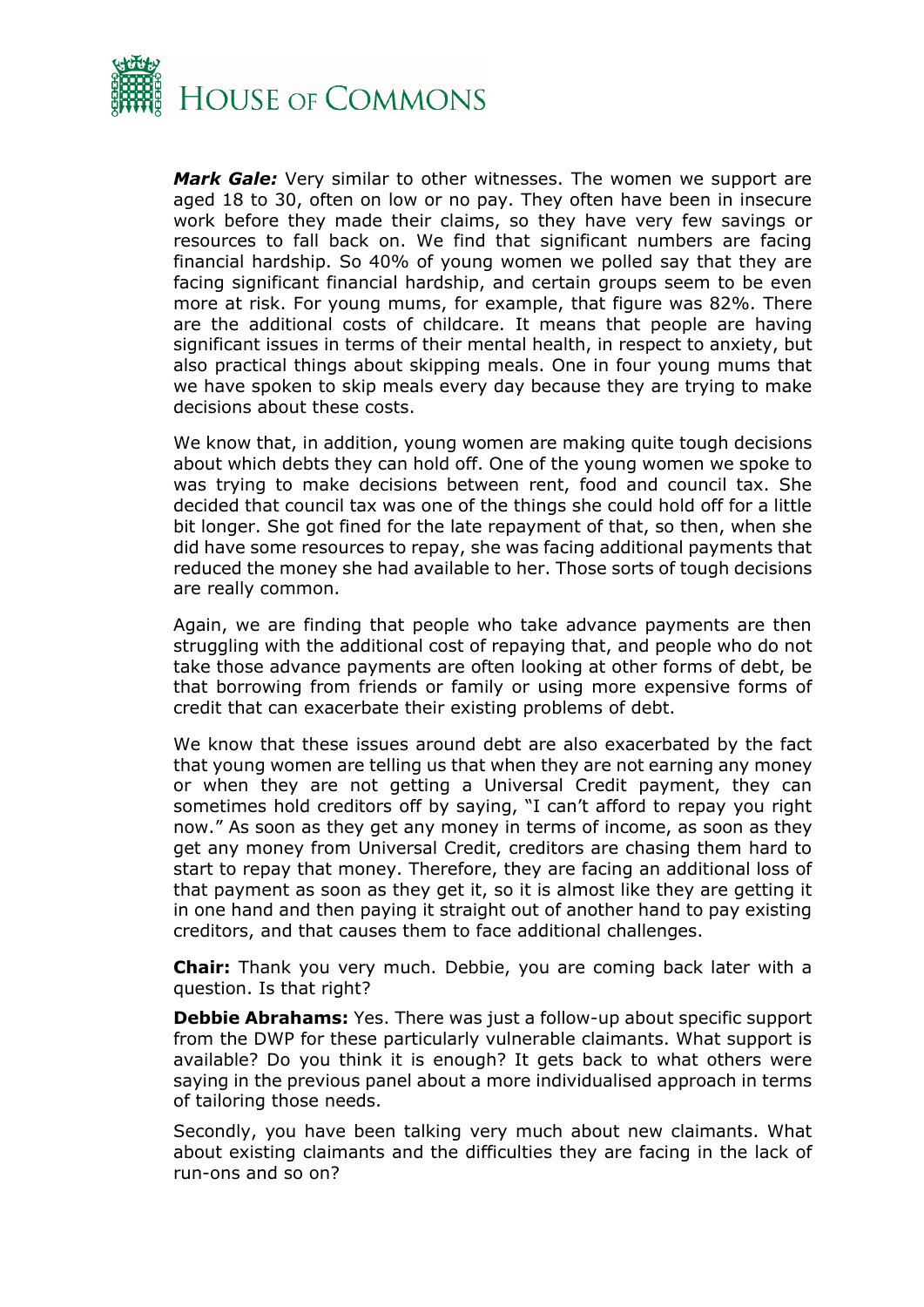

**Chair:** Debbie, can I suggest that we come back to that question at the end of the session? I think that is question 16, isn't it?

**Debbie Abrahams:** That is fine, Stephen. No worries.

**Chair:** Let's come back to that, but everyone is on notice that Debbie is going to ask that later.

Q31 **Dr Ben Spencer:** Jennifer, you mentioned some of the improvements that Universal Credit has made. Could you go into the people who you have particular focus on, so people who experience abuse, people with mental health issues, addiction or homelessness, and the role that Universal Credit has in helping and supporting people going forward?

**Jennifer Harrison:** What we would say is that we have, over time, been able to build some strong relationships locally with our partners in DWP and in jobcentres. What that has enabled us to do is build a shared understanding of what some of the challenges might be for the people we support and the particular support needs they have.

In the last panel, it was discussed a great deal that there have been some welcome steps in terms of reducing the cap for the deductions and extending the time period for repayment of any advance, but what we would say is that all of those things are a bit of a sticking plaster over a much more systemic issue, which is that the current situation is causing a lot of hardship. What we see is that, although we get great support locally, the colleagues that we work with have very little latitude to be able to be flexible in how the process is structured. What that means is that we are in a position where there is only so far we can go to be able to support people.

One of the things that we may pick up a little later in some of the questions that Debbie raised is that, very often, we are supporting people with a very wide range of vulnerabilities, and they may not always feel comfortable in disclosing those vulnerabilities. My understanding is that the DWP does not hold a finite list of what constitutes vulnerability, although there are some key factors that they might expect their work coaches to look out for. What we see, for example, is we might be supporting somebody who has had no option but to resort to selling sex to meet survival needs. That is to provide a roof over their head, to feed their children. They are very unlikely to be comfortable to be able to go and disclose that, and I know that is something that the Committee has looked at in a previous session.

What we are seeing is that there have been some welcome steps in terms of being able to build that understanding locally, but unfortunately all of those things are not able to go far enough to meet the wider, much more systemic issue, which is that the initial wait for payment, coupled with advance payments and the deductions that come with that, cause huge problems for the people we support.

Q32 **Dr Ben Spencer:** That is very concerning, some of the things you are raising. I guess it comes back to a previous thing that we have discussed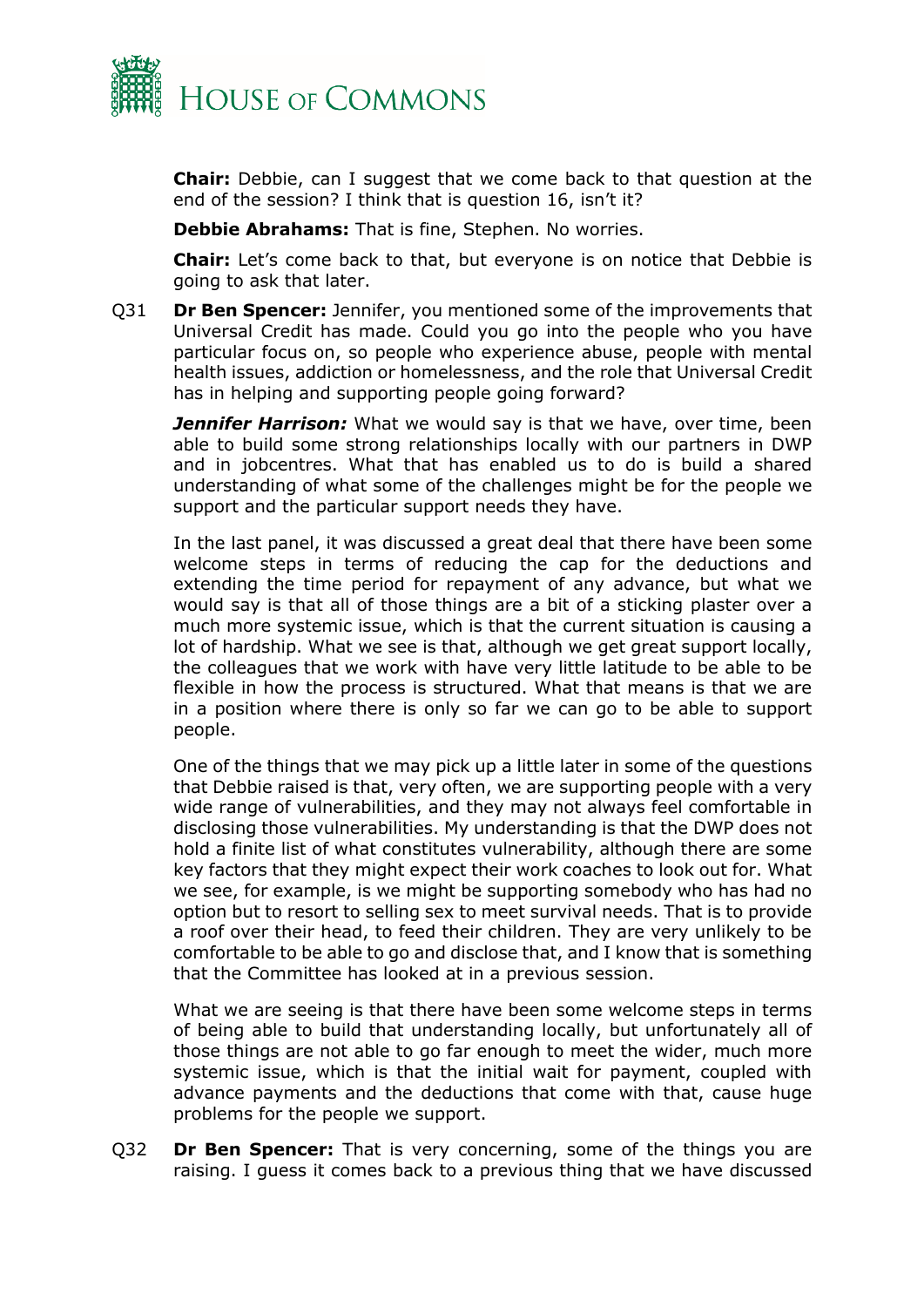

as a Committee in previous evidence and in other meetings around broader advocacy and support for people who are going through the welfare system, especially when people have multiple and intersecting vulnerabilities. What are your thoughts on that and the role of organisations like yourself and others?

**Jennifer Harrison:** One of the things we would absolutely advocate for is a strong understanding of the role of support workers, who very often are the people who hold those trusting relationships with people and are best placed to help them to be able to navigate the system, to put them in the strongest position possible to engage effectively with DWP and others in order to meet their needs.

What we see broadly is quite a bit of variety in terms of how that is applied. We will have some circumstances where those relationships are very, very strong, and other times where we might find that we have to repeatedly share information with people in DWP to be able to demonstrate that we have the right permissions and so on to help and support people.

One other thing I would say is just to highlight, obviously, that these were challenges before Covid, but they have become more acute during the Covid period. What we have seen is there has been a massive reduction in face-to-face contact, and almost everything is delivered online. One of the reasons we think some of the people we support very often wait longer than the five weeks is because they are very digitally excluded, so they may not have access to the internet. They may not have the digital capabilities to be able to engage online. What we are seeing is that that is making it more difficult for them in the first place, but then also, because we are not able to do things like accompany them to appointments and provide them with that wider network of support, it is making it even more difficult for them.

Q33 **Dr Ben Spencer:** Can I ask about two particular groups in terms of the challenges they have with how Universal Credit operates? Prison leavers.

**Jennifer Harrison:** Yes, of course you can. We feel that people who are leaving the prison system are particularly vulnerable in this respect, and the challenges they face are especially stark. One of the reasons for that is because they are not able to complete their applications for Universal Credit prior to being released. There are steps they can take to get towards that process, but the claim can only be initiated once a person is able to attend an appointment in person.

What we see is that we are supporting people who are leaving prison with very little in their pockets. £46 was the prison discharge grant prior to Covid. It has been increased 80% under the coronavirus early release scheme, although a very limited number of people have accessed that. What we see in our service is that almost everybody who we are supporting with a resettlement plan on leaving prison has a finance, benefit or debt need when they leave prison. What happens is, because they are leaving prison in extreme financial difficulty when they start, they become very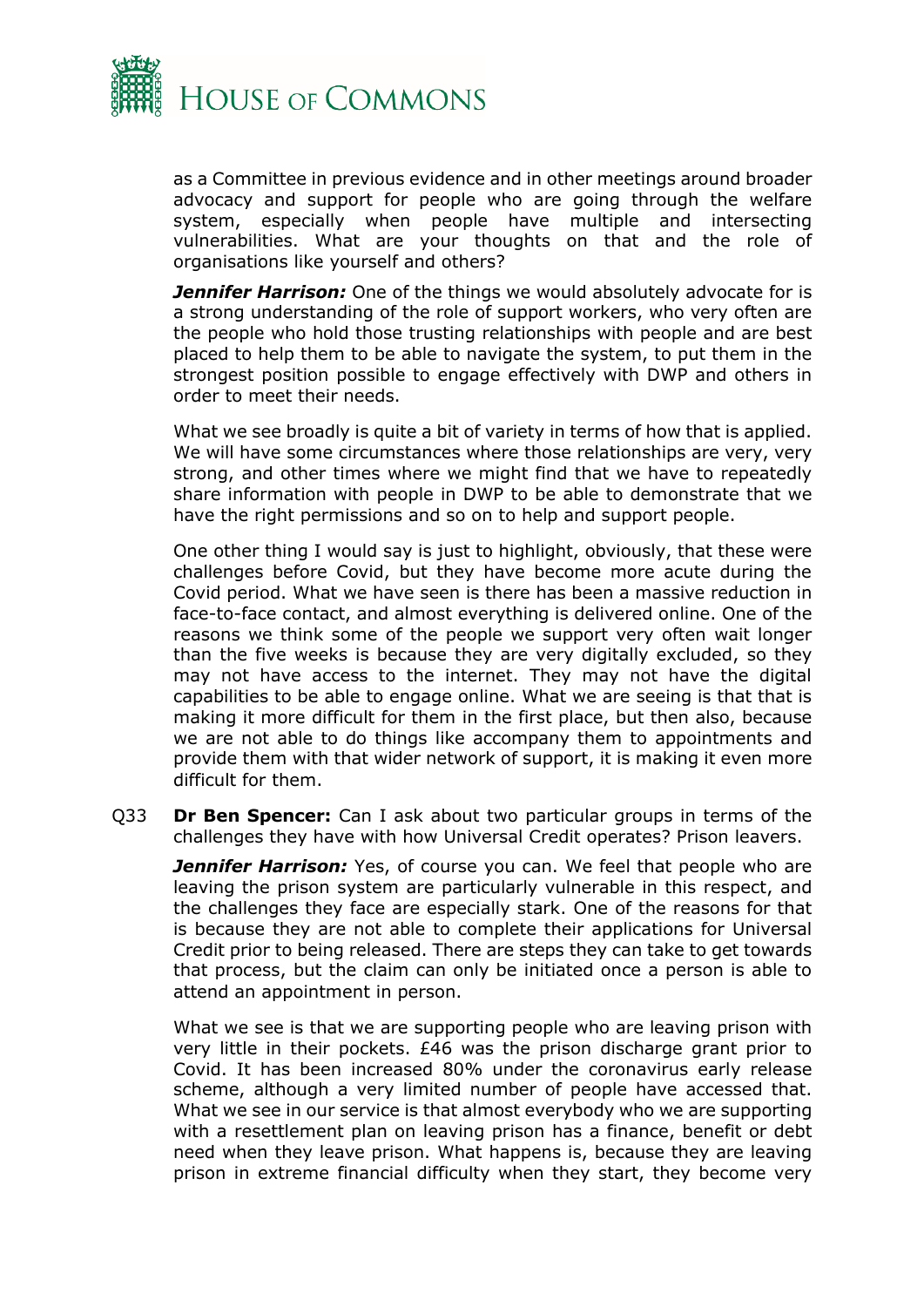

vulnerable to reoffending, for example, through acquisitive crime. They are extremely vulnerable to exploitation. What will happen often is that they become involved with people who do not have their best interests at heart, making them open to all forms of exploitation. Sexual exploitation is the most common one that we see for the women we support in women's prisons, but also things like controlled begging arrangements, where people are being coerced into begging and then handing that money over to somebody who is controlling them.

The other thing that we see is obviously homelessness, because people are often expected to be able to pay a deposit, which they cannot pay because they do not have income. That risks, for example, them being at risk of returning to an abusive partner or turning, as I have mentioned earlier, to survival sex to avoid homelessness. I think it is striking that, across the community rehabilitation companies we work in across Northumbria, Cumbria and Lancashire, 35% of the women we have supported with resettlement plans have involved providing some support about them selling sex in order to meet their needs.

All of that is a general challenge, and then there are other things besides. Very often, particularly with the women we support, they are receiving short custodial sentences repeatedly. What happens is they are in a revolving door in and out of prison, which means they may have to apply for Universal Credit more than once. There is no cap on the number of times somebody can get an advance payment, but that is at the discretion of the work coach. What we sometimes see is that women have applied for Universal Credit more than once cannot get an advance payment each time, so they then have this period where they have absolutely nothing. That is a really, really worrying challenge for us.

There are all sorts of things, and more besides. You have the challenges of attending appointments when they leave prison. It is not just going to the jobcentre. It is also getting your methadone script, sorting your housing, meetings with probation, as well as then having to have basic requirements like ID, which often they do not have and cannot afford to buy, or access to a bank account. We will often support people who are in their 30s and have never had a bank account, so this is all a new world for them.

Q34 **Dr Ben Spencer:** Very important points. I know the Chair is going to suggest we move on to more questions in a second, and I am sure we could both talk about this all day. I just wanted to reflect, and I know there is a particular problem for people who are released from prison on Fridays with a limited budget in terms of places not being open. When people come out of prison, we need to make sure they have all the opportunities possible so they can get back on the straight and narrow and be rehabilitated. Not being able to set up and apply for Universal Credit while you are in prison seems to be a barrier to people going forward. I wonder what you think about that.

**Jennifer Harrison:** Yes, we would absolutely agree with that. We would advocate for much closer working between DWP and MOJ to be able to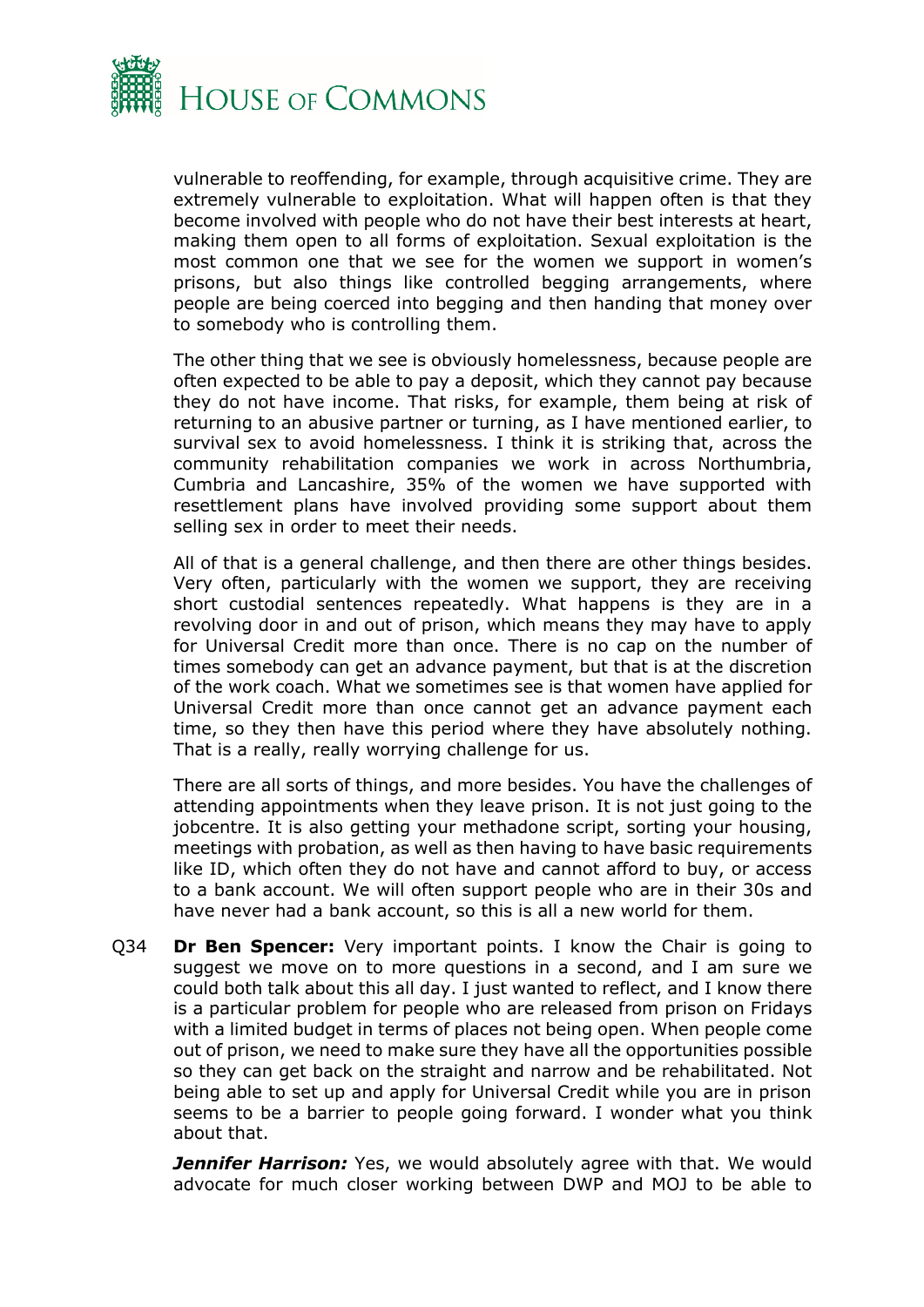

address some of this, and it would alleviate a huge amount of pressure for the people we support but also for the services that are working within prisons to support them, because it means we could be focusing on meeting their wider resettlement needs.

Very briefly, on the point you raised about releases on a Friday, I would wholeheartedly agree with you that that is a particular challenge. What we see is that people we are supporting who are released on a Friday become particularly vulnerable in that weekend period. It is usually the 24 hours when they are leaving prison that they are most vulnerable to being targeted by people who do not have their best interests at heart.

**Dr Ben Spencer:** Can I move on to talking about single mothers?

**Chair:** Briefly, if you would, Ben. We are running a bit tight on time.

Q35 **Dr Ben Spencer:** Thank you, Chair. They face particular challenges, as opposed to other families.

**Chair:** Sorry, what was the question?

**Dr Ben Spencer:** Just to talk about single mothers in particular, because it has been raised by a couple of the witnesses, some of the particular challenges that single mothers and young mums face on Universal Credit.

*Mark Gale:* There are a few issues here, obviously, having a single income and those additional pressures, but particularly for mothers having to pay for things like childcare. We did some research last year speaking to young mothers about what they needed from childcare. Often people are using their Universal Credit payments to pay those upfront costs, and they then have very little to use on other essentials.

There are broader issues with the way the Universal Credit system has been introduced. We know from some research from the Resolution Foundation, for example, that single mums are losing out on several hundred pounds a year compared with legacy benefit payments, which is significantly more than coupled parents. We also know for younger parents, and younger women in particular, differentials between the levels of payment available to people over 25 and under 25 mean that those under 25 are facing significant challenges when they are receiving payment from Universal Credit, which just exacerbates all the things that we are talking about around increased debt and financial pressure.

**Peter Tutton:** Just going on from that, about 24% of our clients are single parents, compared with about 6% or 7% in the general population. All the kinds of problems that Mark was talking about are arriving at a group of people who are massively disproportionately in debt and struggling to meet essentials, so it is about low incomes, uncertain, low-paid work, extra costs, childcare costs, problems with income security for things like maintenance. These all build together to mean that single parents are much, much more likely than other groups to end up having to seek debt advice.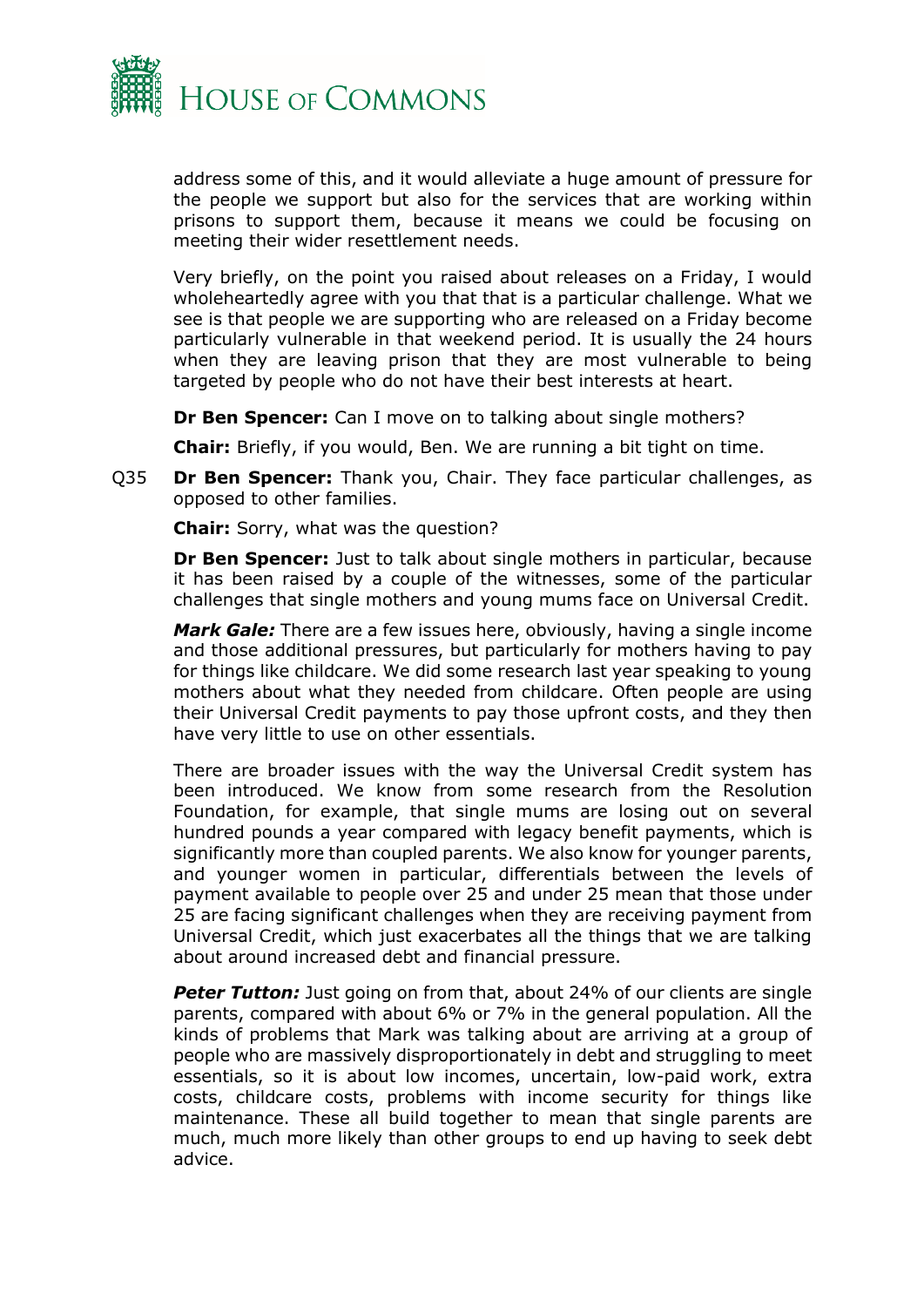

Q36 **Chris Stephens:** Like Ben, I could talk all day about it, but I choose not to on this particular occasion.

Gemma, on late payments and the impact they have, particularly for claimants who have disabilities and health conditions—those people you are supporting. Could you tell us what proportion of the people you are supporting are having to wait more than five weeks? People are waiting for work capability assessments, which is certainly an issue just now with Covid, but in general terms is that the main reason, and are there any other reasons why your clients are waiting more than five weeks for a UC payment?

*Gemma Hope:* Leonard Cheshire does not have any specific statistics on the proportion of people we support who wait more than five weeks, but the Disability Benefits Consortium, which we are part of, has noted that disabled people are more likely to wait more than five weeks. In a UCME survey last year, 17% of disabled people were waiting up to nine weeks for their first payment, so it is a problem affecting disabled people.

The work capability assessment does have an impact, but, as per the witnesses as a whole, there are a variety of other reasons around IT. One of the case studies that we have and one of the things we have noticed is around the accessibility of the Universal Credit claims process for disabled people. Although DWP does offer support by phone, and obviously pre-Covid you could have a face-to-face claim in your own home if that was needed to start that process, that is just not very widely advertised.

We had a gentleman who has a visual impairment. He did his initial starting claim on the phone, and he advised the work coach that he was not going to be able to do anything on the online journal. He was sent a notice on the online journal. He obviously could not see that, and his claim was suspended. Our advisers worked very closely with him and DWP to challenge that, and although DWP acknowledged it was their mistake, they asked him to start that claim process again, so he had yet another fiveweek wait, which made him take an advance payment. He got pushed into debt and had to go to foodbanks. We also noted that accessibility point particularly affects disabled people in that initial claim period.

Q37 **Chris Stephens:** That is something we are aware of as a Committee. We have taken it up with the Department about making sure claimants have the proper communication and accessibility to it.

My last question is around advance payments. You may have heard me asking the first panel. Are there any specific problems with those with disabilities and other conditions getting advance payments? Do you believe at some point, particularly if there is a late payment, there should be a grant or an advance payment issued automatically?

*Gemma Hope:* Yes. Our position would be that, first, we should end the five-week wait, but if we cannot, those advance payments should be grants given to disabled people—non-repayable grants rather than loans because it is a bit of a fallacy that you might get somebody through that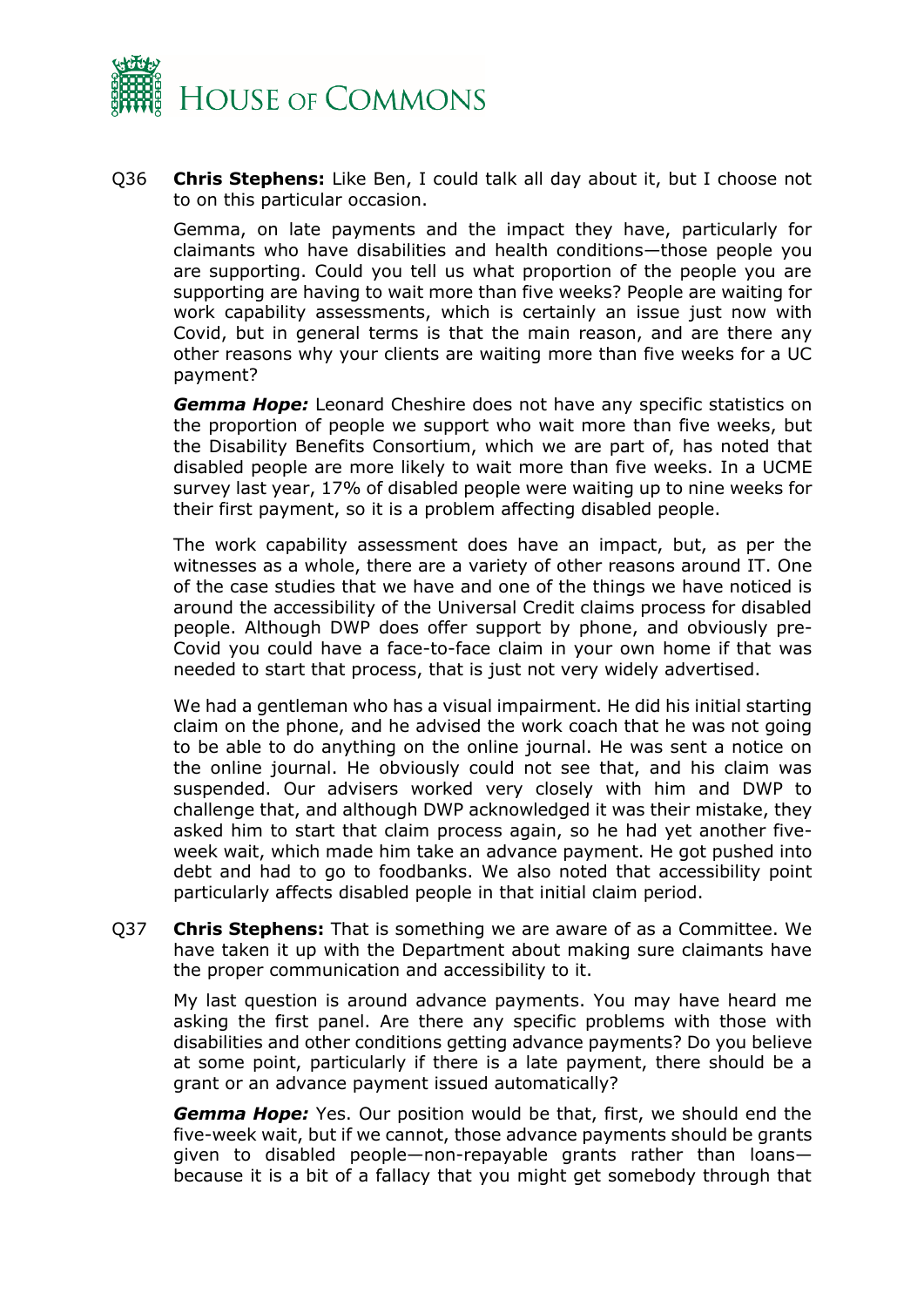

initial five-week waiting period. Still, even with the welcome changes that have been made, that rate of repayment is still forcing people into debt, and rent arrears is a particular issue.

Having that, particularly during Covid but in general for those people that are struggling—because, as I outlined at the start, disabled people have additional costs, and those costs have only increased due to Covid, due to access to PPE, having to use taxis for transport because they are too scared to go on public transport. It has just not been available. Having that as a non-repayable grant would certainly help the situation and acknowledge the additional challenges and financial pressures disabled people face.

Q38 **Steve McCabe:** Peter, we have talked a lot about the problem with advances and repaying them. How long, in your experience, does it generally take the people you support to pay off an advance?

**Peter Tutton:** I can answer that from the other end of the telescope. The DWP will look for those advances within a fixed period, for 12 weeks going up to the 16 weeks, and there are the maximums that people talked about in previous panels, looking to a maximum of 30% and 25% of their standard allowance.

The length of time is very closely related to affordability, and the important thing is affordability. What that means is, given what we said earlier about how many of our clients on UC are on a knife edge of being able to keep up with essentials, that level of deduction, which could be £100 a month more, can put people into that negative budget. Not surprisingly, about 93% of the clients we surveyed said that deductions had caused them that financial difficulty, and the single source of problems that we saw was the five-week wait. People were having to borrow more and so on. Hardship, more financial difficulties.

On repaying the advance, people may have other deductions as well. About half of our clients had at least one deduction. Many have more than one deduction: 40%, two or more; 15%, three or more. These start adding up and becoming very unaffordable.

To try to put this in context, the previous panel made the point about what would be considered good practice in, say, financial services and elsewhere. Elsewhere, for financial services, there are rules. The FCA has rules about what people can do to recover debt. There is a rule that says it is unfair practice to recover debt in unreasonably large amounts and in short instalments because it would cause hardship. In a sense, the way that deductions are working at the moment, the recovery of advances and other deductions, if that were done and was a debt collection strategy for a commercial lender, it would attract enforcement action from the regulator. It would seem to be a breach of the rules.

To put that into context, the issue here is, first, people are waiting, so they are already getting into debt while they are waiting to get some money. Then, when they are getting their Universal Credit paid, deductions taken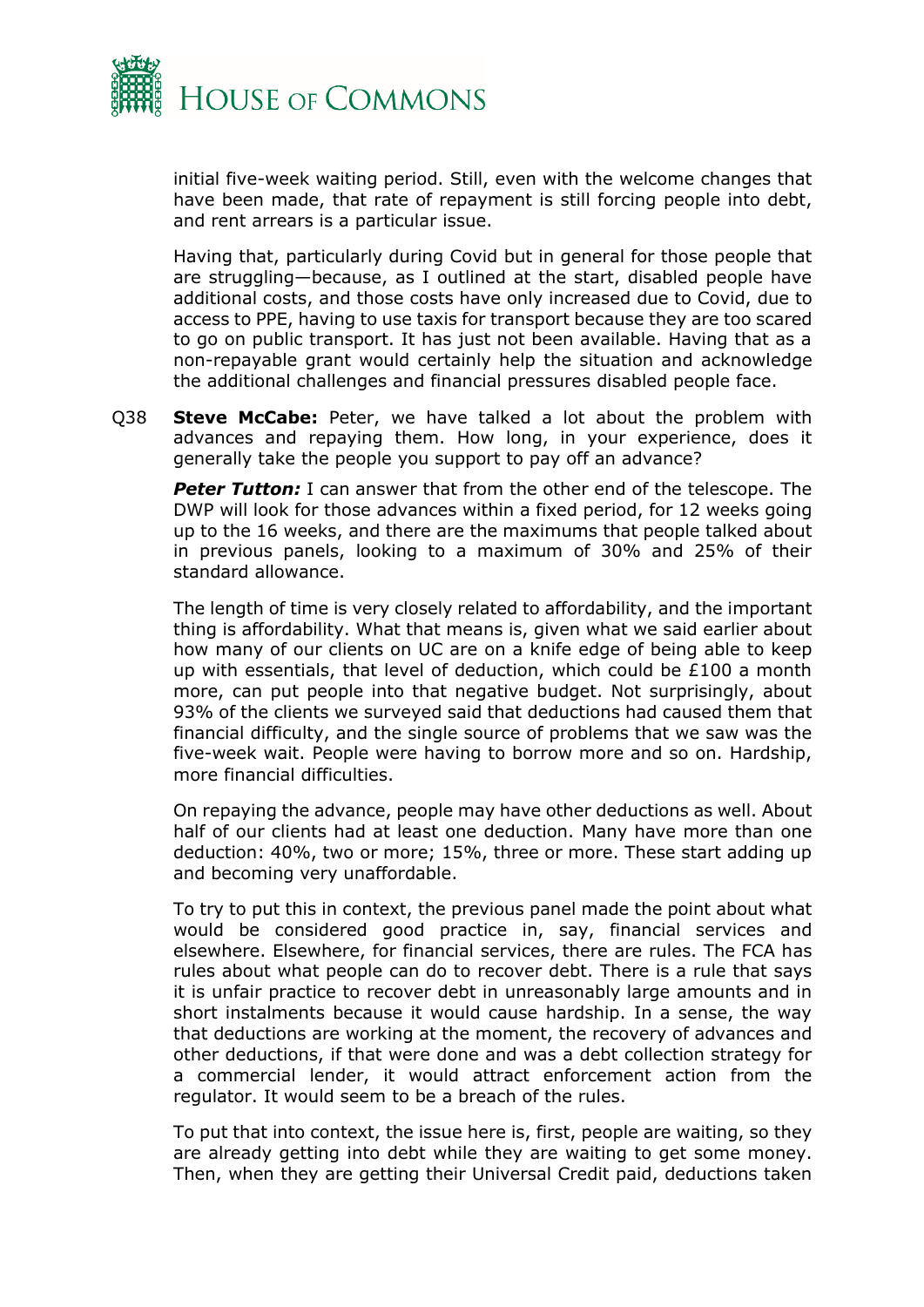

out of it are reducing the amount they have even more and causing further hardship.

Everyone said, and I agreed with the idea, that it should be grants, rather than a repayable advance. If you can imagine people on a low income and what they can afford to repay from that Universal Credit, if you make that affordable, if you use something like the thing we use, a standard financial statement that looks at affordability, it may be that people can only repay, say, £1 a month, in which case the repayments will take so long that you might as well make it a grant anyway. Whichever way you look at it, it does not make sense at the moment to have the advance and then deductions as they are at the moment, which are almost guaranteed to push people into hardship and further debt.

Q39 **Steve McCabe:** I saw somewhere that the Department says it does provide advice and support for people taking these advances. Is that your experience?

*Peter Tutton:* Some of our clients will contact DWP and will be able to negotiate lower repayments and deductions, but very often not. There is some help there. It is not that there is none, but it is not necessarily effective and it is not always applied.

The key point here is all the bits of help that have been talked about today tend to be discretionary. People have to ask for them. If they do ask for them, they do not get them.

If we start from the principle that people coming on to Universal Credit are going to be highly financially vulnerable, in debt or at risk of falling into debt, then what you would do is you would set your system up to work with that, rather than work against it. The help would be available. People would not have to ask for it. You would assume that that help was there. It would not be discretionary. It would be available.

There is an interesting thing with the polling that we have just done on the coronavirus. About 46% of people claiming UC had applied for an advance payment. However, only 29% who applied for it got an advance payment. That is perhaps not surprising when you are trying to deal with 2 million claims and all your staff are having to work from home. It is difficult for all service providers. If you build a system that relies on people having to make these asks, rather than assuming that people are going to be in difficulty, that is what you will get. There is help there, but it is not necessarily going to work, because people have to apply for it, it is discretionary, and in times of stress with the system, DWP may be under pressure and it may be difficult for them to deliver it.

**Jennifer Harrison:** I just want to support the point that Peter was making there around the different range of deductions that people might face and the lasting impact of that. I just wanted to share an example with you of somebody we are supporting through our Fulfilling Lives Newcastle Gateshead programme, who had, in addition to deductions through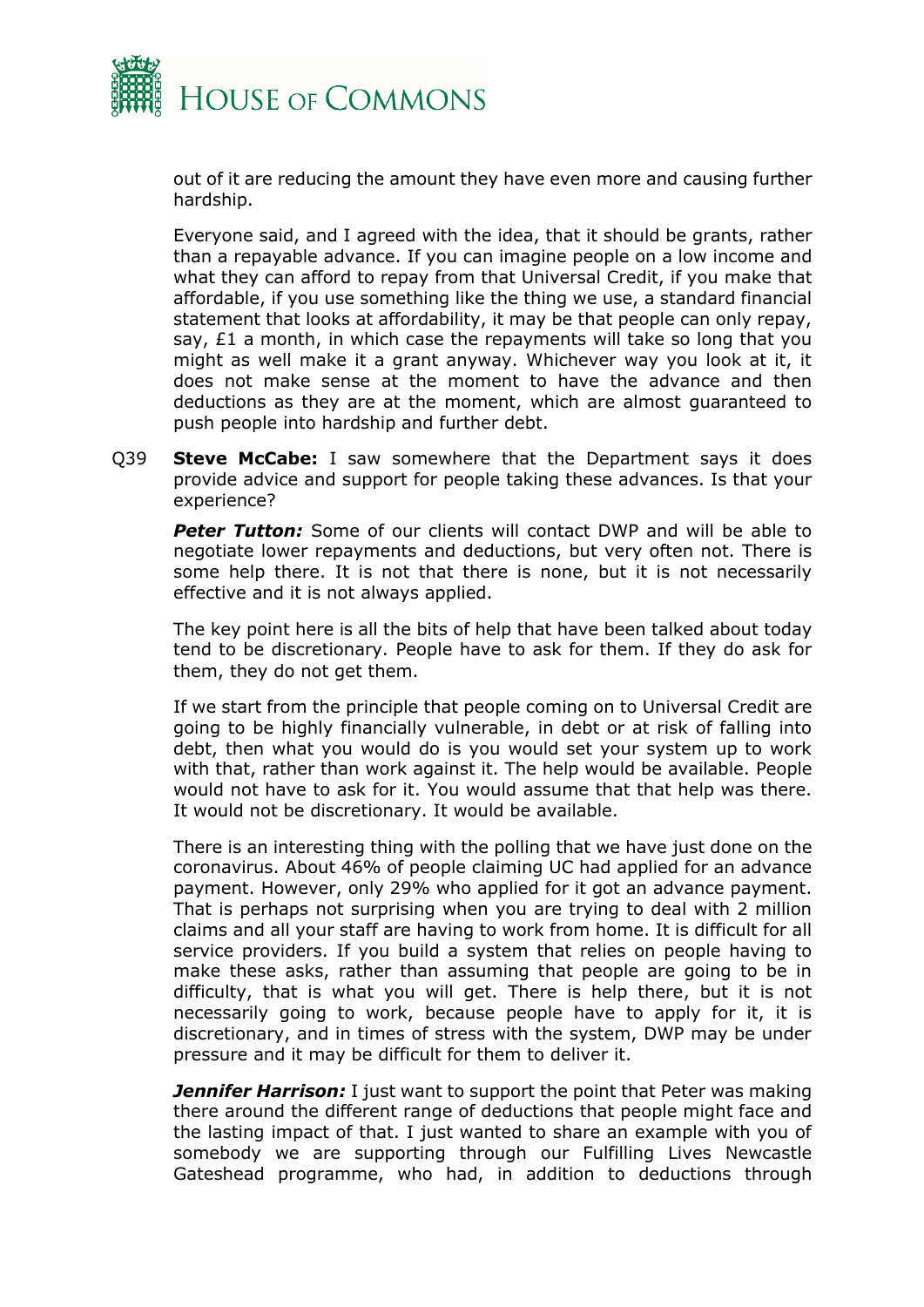

Universal Credit, a range of other debts too, including court fines, which he will be expecting to repay until 2040. That just highlights the fact that we have people who are experiencing very, very lasting financial challenges, and for them advance payments are just one part of a really complex picture. It is important to keep that in mind.

Q40 **Chair:** Presumably, the repayment of court fines would be outside the 25% cap.

*Jennifer Harrison:* That is right, yes. That is it. Outside of the benefit cap, it is an additional payment.

**Chair:** Debbie, a couple of questions from you to conclude.

Q41 **Debbie Abrahams:** Just to quickly go back to my earlier question about what support DWP is providing to vulnerable claimants, I understand what Jennifer is saying about some of the vulnerabilities claimants may not want to disclose, but what can we do about that? That is the first question.

My second question. We are talking predominantly about new claimants, but what about claimants who are on legacy support and the difficulties they are facing? For example, we know disabled people and others will not have run-ons if they have been migrated across to UC, and the real hardship, as we have heard, that disabled people and others will experience because of that. Not to forget people on legacy who are migrating, millions of them.

Finally, we have had lots of examples of what we should be doing about this. Is there a specific, core solution that you all agree on? Often, when there are several different options provided to Government, it is divide and rule and they say, "You are all asking different things, so we don't have to do anything." What is the simple, core solution that you would like to see?

**Chair:** Thank you very much. Let's put those questions to each of our witnesses in turn. I think this will be the final contribution from each.

*Jennifer Harrison:* I will take those in reverse order. In terms of a core solution, from our point of view, our absolute, clear position would be that removal of the five-wait week is the answer to solving the systemic issues we are seeing. We recognise that this is a system under huge pressure at the moment, particularly, so our next preference would be to introduce advance payments as a non-repayable grant. I will leave it to colleagues to see if they agree with me on that.

The point around legacy benefits is important. Like others in the previous panel, we would absolutely support the point that run-ons can be really helpful, but they are a short-term solution. What we see particularly is that, in general, people we support find that they are receiving less if they are moving from legacy benefits to Universal Credit, and often they can be further disadvantaged because they are not necessarily familiar with a payment structure that is based around payment in arrears over a monthly period. Sometimes I think that can be attributed to challenges around budget management skills and that sort of thing. As a charity, we support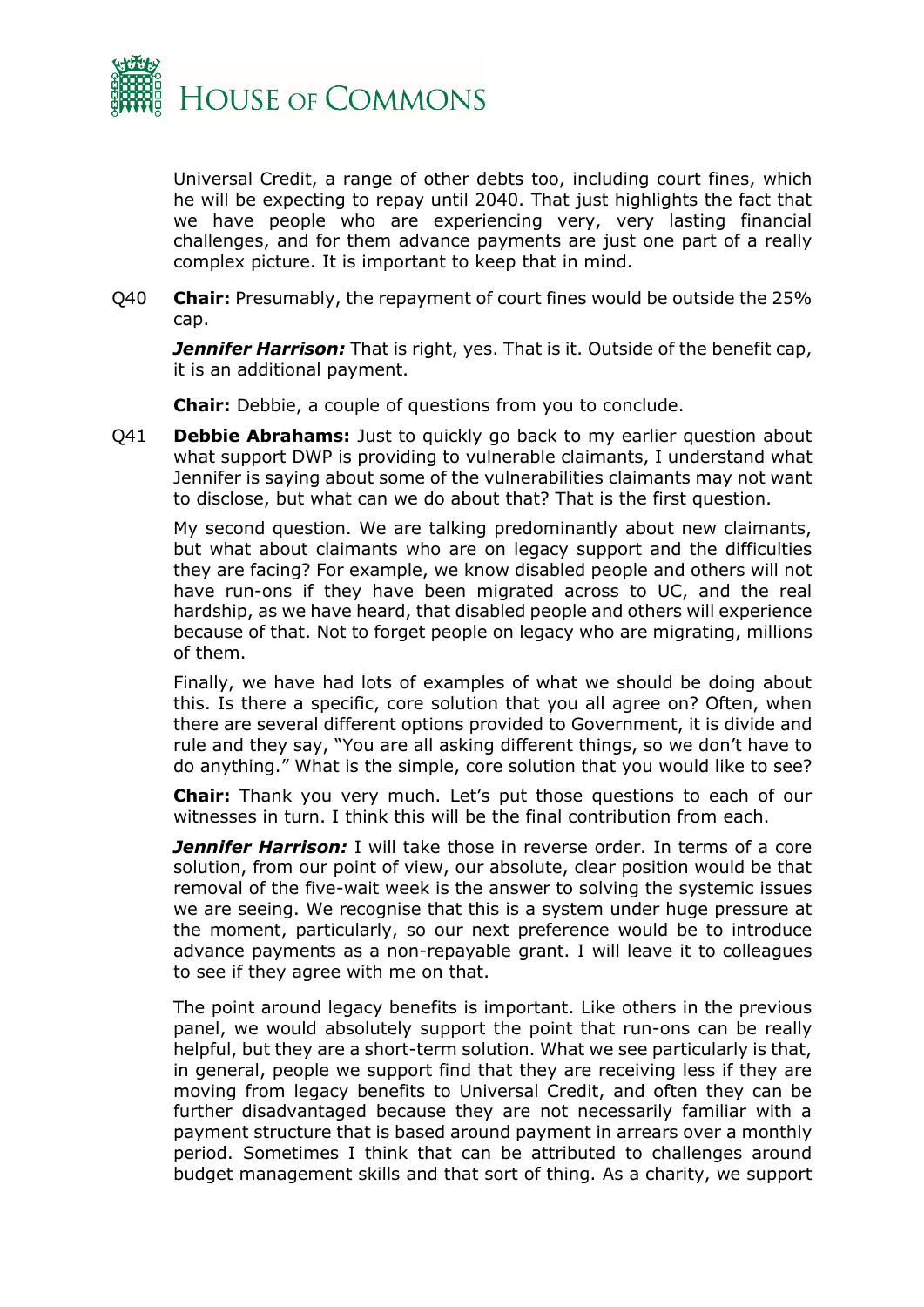

people to build those skills. Often when they come to us, their lives are in such turbulent times that that might not be a priority.

The other thing I would just point you to is some research that has been undertaken by LSE, which I can share with you. That basically demonstrates that often the reason people are better at budgeting in the short term than in the long term is because that is how they have had to budget previously under legacy systems. They have good strategies for budgeting over the short term; it is the longer term that is a real challenge. That is something we would absolutely highlight, that there are the same challenges for people who are moving from legacy benefits, but also some additional things to think about, too.

In terms of your question about what we do about supporting people with vulnerability, truthfully, I think that is quite a difficult question to answer. We have come a long way in terms of building relationships locally with work coaches and others, and we have had a chance to do some innovative work with our jobcentres in the north-east, looking at particular case studies and starting to try to unpick what some of the challenges are. That work has been led through Fulfilling Lives, which is a National Lotteryfunded programme that we are part of. That has been beneficial in terms of being able to, rather than doing something in the moment, think about it in a more reflective way. It has been helpful, and I would be more than happy to share some details on that.

For us, it comes down to building trust, understanding, and for people to recognise that the space in which they are sharing potential vulnerabilities about their lives is something that is going to be respected and will not be used to disadvantage them. An example I would give you is that, for instance—we talked about it earlier—people might be reluctant to disclose that they have been involved in survival sex, and naturally that would be something that they would perhaps be concerned about due to stigma. There are also really practical things. For example, would they be worried that that might mean that they look as if they have been self-employed, and then they become over the threshold, so they lose out financially, too?

It is about trying as far as possible to build that rounded understanding of the challenges that people are facing in their lives and building that trust and rapport.

*Gemma Hope:* I will be quick, in the interests of time. I would agree with a lot of what Jennifer has said, particularly in terms of—if I start with the last question and go backwards as well—consensus. Absolutely, we would agree that the fundamental solution is to end the five-week wait. The previous panel went through lots of different options for that. If that cannot be done, we certainly would support advance payments being grants, not loans, particularly for disabled people.

In terms of the run-ons, yes, again, they have been helpful. Again, as previous witnesses have stated, a lot of people we support are under such financial pressures anyway that they cannot help everyone. I would also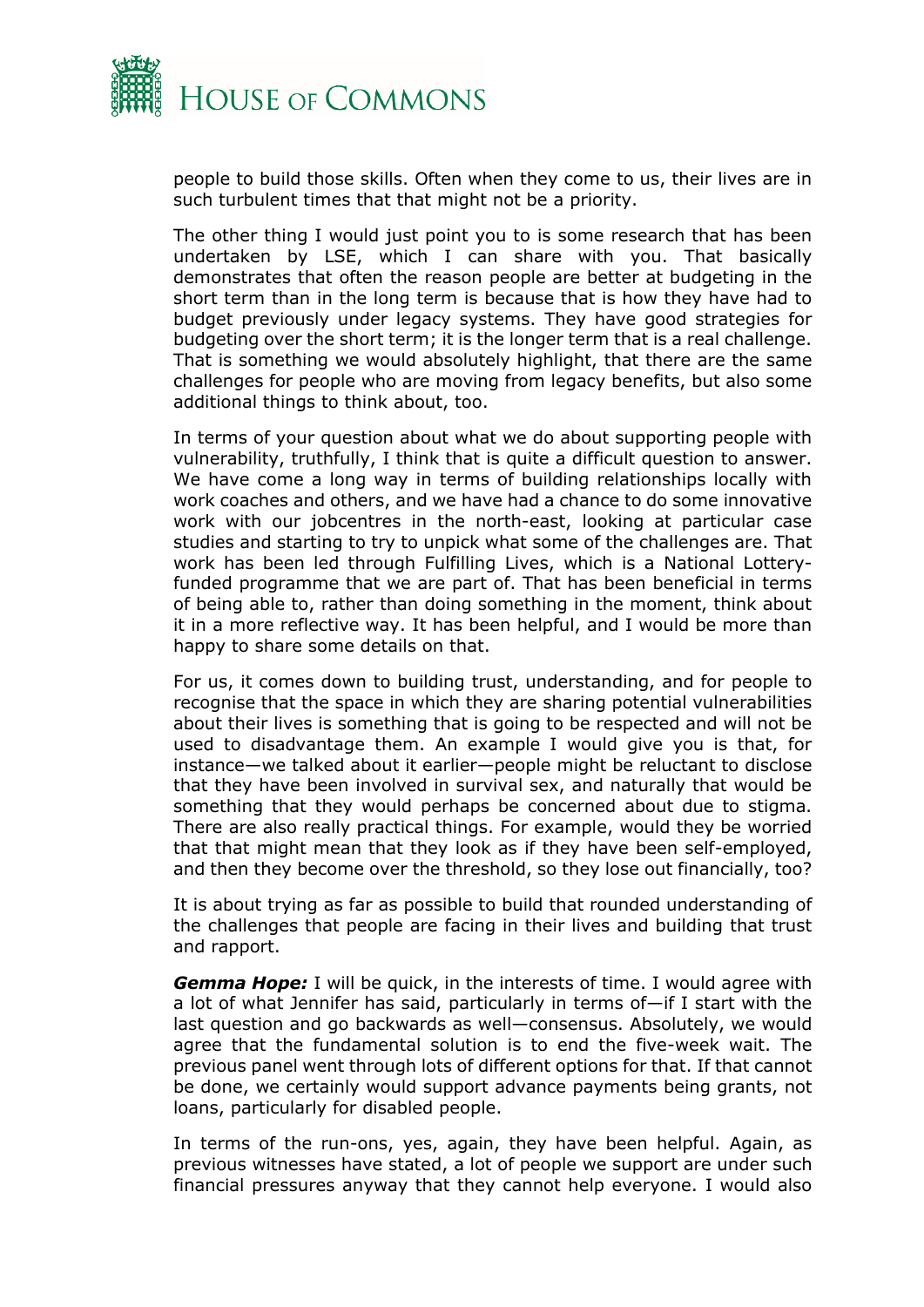

say that there has been a particular issue, more so about a year ago, around people who were claiming employment support allowance, who went for their work capability assessment, who were found fit for work. Although they could have got an appeal rate of ESA if they were appealing, they have been moved on to Universal Credit, and that has meant they go through the five-week wait. Again, they do not necessarily understand the whole package of support they get access to.

With disabled people, moving on to Universal Credit, as is widely documented, although there are those top-up payments, you still do not get access to that full severe disability premium, so it is not necessarily as financially supportive as some of the legacy systems. That does need to be looked at.

Just quickly in terms of other forms of support, the previous panel talked a bit around alternative payment arrangements. They are available to individuals, but I would also say that the five-week wait does cause an issue with those as well. We have supported a gentleman who is on the autistic spectrum, and he has his rent paid directly to his landlord, but because of that waiting period, he was automatically in rent arrears. The landlord was trying to work out a system for him to repay that, and they asked him to pay £4 extra a month. He just could not afford that. He just did not have that safety net. Some of those arrangements, although they are accessible—although not always consistently—to support people, do not always address the problem.

This goes back to the final point: it is the five-week wait that causes a lot of these issues, so that is what needs to be addressed.

**Peter Tutton:** A couple of points. On the legacy thing, the point about payment structure raised by Jen is important, and we asked our clients. About 70% had their preference at weekly or two-weekly. If you are on a low income and you are going to run out of income before you get to the end of the month, if you can make the payments shorter in stages, easier to manage, you do not end up with a huge, long period of no income. That is really important.

The previous panel talked about overpayments and how people are facing very old benefit overpayments that are being deducted from Universal Credit now, and someone raised the Limitation Act. In the world of contracts, where efforts are not made to recover debts within a certain period of six years, debts are deemed uncollectable through the courts. I think we need something similar for old benefit overpayments. Perhaps the Government should be thinking about—particularly where we are now with people facing big income shocks—just writing off some of that old debt on the basis of fairness and not causing more hardship. That is really important.

The vulnerability point is an excellent point, and it is a hard thing. It goes beyond just DWP when we look at things like fuel and help for the most financially vulnerable. Water. Other areas. When we have identified people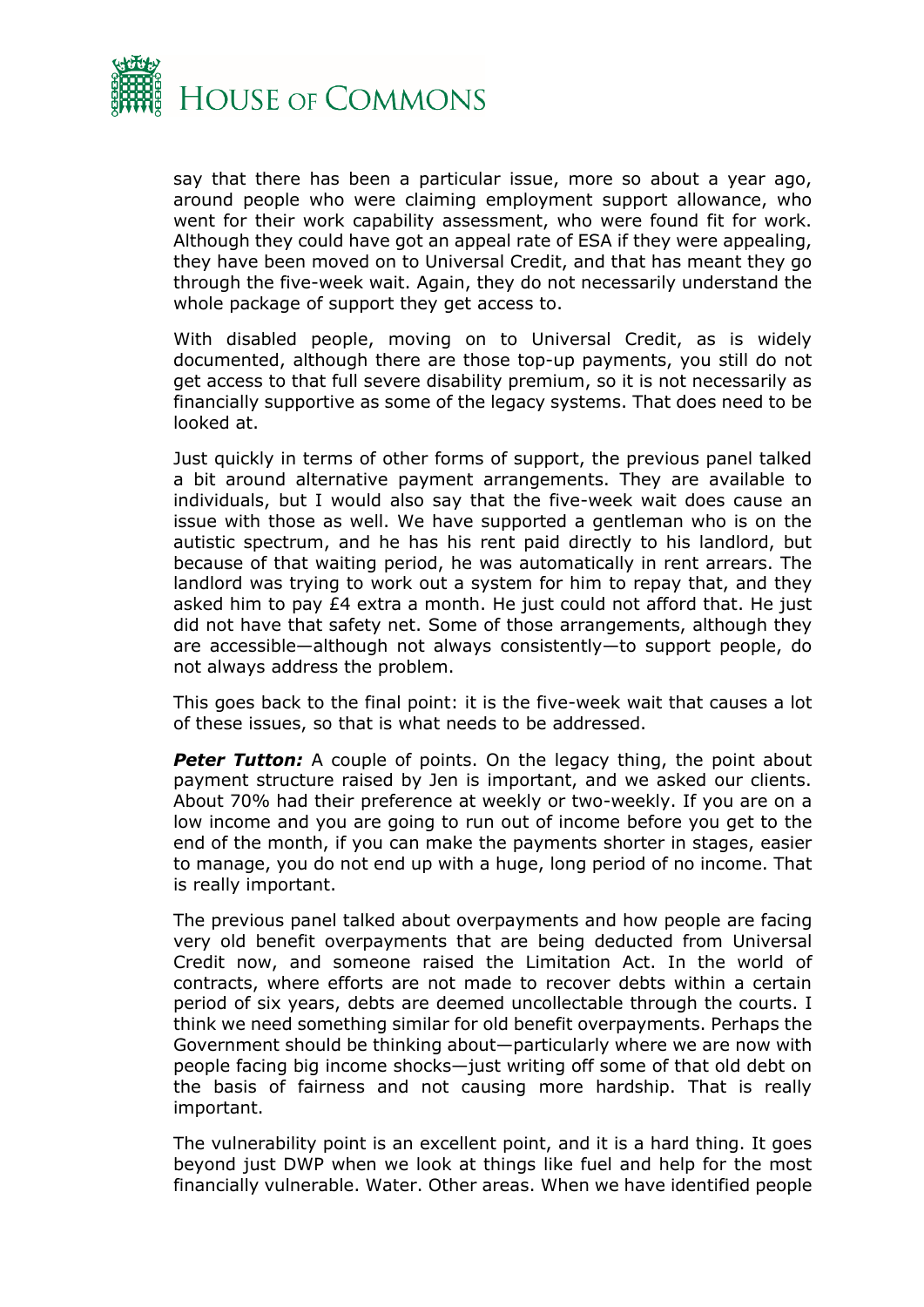

who are vulnerable, how can that information be safely shared among the group of different service providers to ensure that people get a range of support entitlement that they need? That is work that needs to go on.

Core solutions: I agree with Jen and people in the previous panel. We need grants rather than advance payments, for all the reasons we have talked about. I will allow myself a couple more: deductions. We have to have affordable deductions. Deductions from benefits can be useful where people are repaying their rent arrears and things like that. It can be, if done properly, a good financial management tool, particularly for people who are vulnerable and who would otherwise have difficulty managing payments, but if it is not affordable, it is harmful. We need to get through the legal difficulties at the moment to get those affordable deductions in. That is part of designing in good practice.

Finally, if I could have one more dip, there is this underlying question of adequacy. £119 a month on average. The previous panel talked in particular about things like the local housing allowance, and the rent limit has gone up to 30%. People call for it to go up to 50%. That is important. Among our clients, 92% said that their housing support did not cover their rent, and we are seeing more and more of our most vulnerable clients are now increasingly living in the private rented sector. Ten years ago, more of them would have been living in the social sector. We have vulnerable people on low incomes, whose rents are not being supported, living in a sector with very little protection, poorly suited to meeting their needs. Given that there are something like 570,000 people falling behind with rent since the coronavirus crisis started, there is a problem brewing up there that needs addressing, so adequacy is also important.

*Mark Gale:* I agree with other witnesses. The key priority is getting that five-week wait down. Five weeks is too long for most people to wait. In lieu of that, I agree that the priority should be non-repayable grants in place of loans.

Thinking back to how some of those delays are caused and reducing that delay, we spoke with some young women a few weeks ago. Grace, for example, filed on 19 March. She did not hear anything back about her claim for two weeks. Talking about why even that initial getting information from people starts a delay, we need to speed up some of those processes to prevent delays further down the line.

The issue around supporting vulnerable people is very much about, again, identifying them, but we also need to recognise that vulnerabilities can change. Often there will be an assessment at the initial meeting with the work coach. Notwithstanding all the issues that Jennifer raised about people not wanting to disclose those issues, vulnerabilities may also change or come later on, so there needs to be continual assessment of people's positions.

Again, to Peter's point around adequacy, one of the key issues around Universal Credit is the lack of adequacy and the way it falls on people in